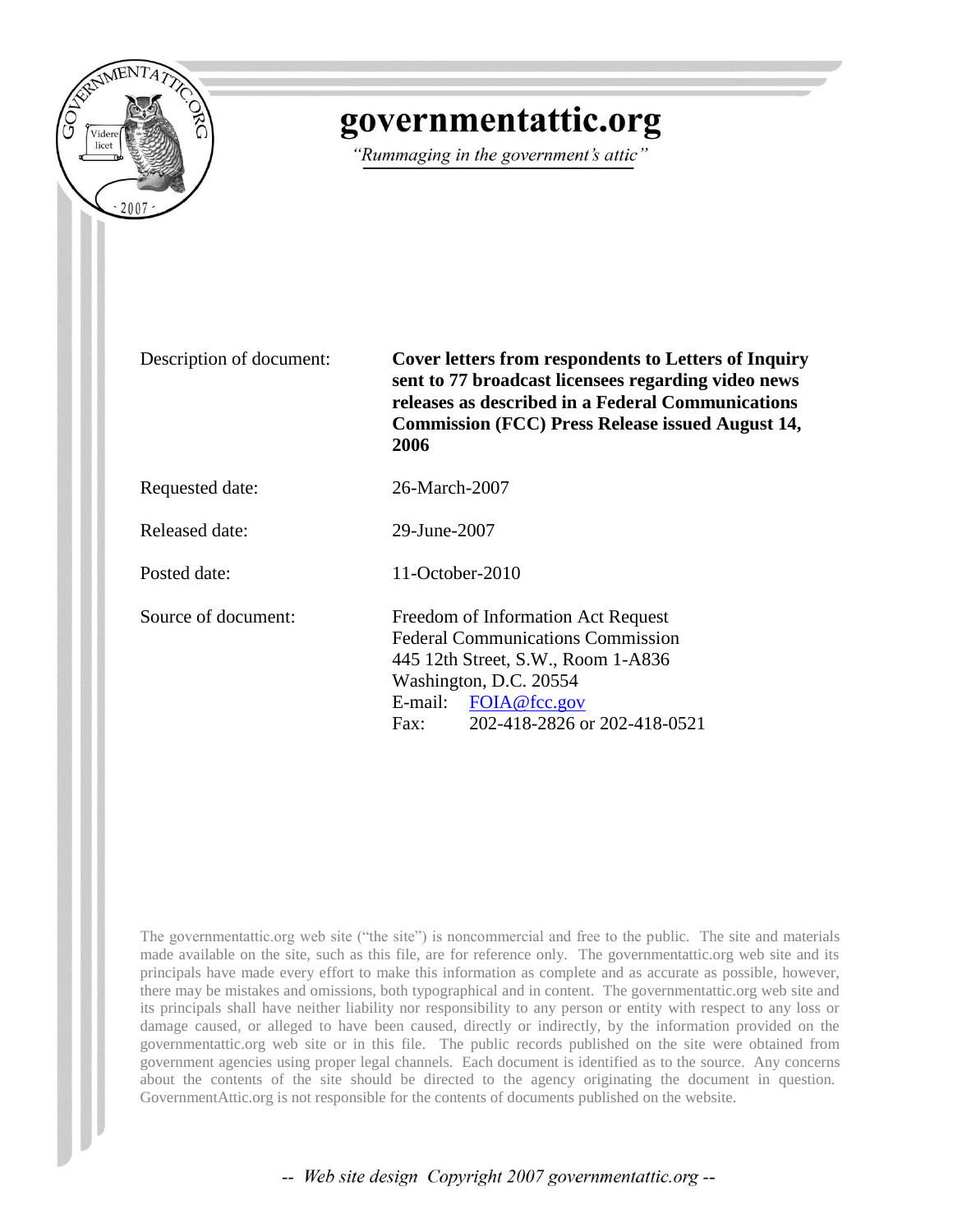FEDERAL COMMUNICATIONS COMMISSION Enforcement Bureau, Investigations and Hearings Division 445  $12<sup>th</sup>$  Street, S.W., Room 4-C330

Washington, D.C. 20554

June 29, 2007

Re: Freedom of Information Act Request FOIA Control No. 2007-237

On March 26, 2007 you filed a request, submitted under the Freedom of Information Act ("FOIA"), in which you sought copies of "Each response letter received from a licensee as a result of the 42 Letters of Inquiry sent to 77 broadcast licensees regarding video news releases, as described in an FCC Press Release issued August 14, 2006 ... ; a copy of the report produced as a result of the abovementioned investigation; [and] any memo describing licensees that did not respond to the Letter of Inquiry." On April 23, 2007 you modified your request to "utilize only your first two hours of free search time" and to seek "ONLY the cover letters from the respondants to the FCC letters of inquiry."

We have located 27 pages of documents responsive to your request, copies of which are enclosed. We have redacted information from those documents, where necessary, to protect individuals' personal privacy<sup>1</sup> and when release of the redacted information might compromise our adduction of additional evidence in this on-going investigation.<sup>2</sup> With respect to the former, we have redacted the names and room numbers of Commission staff because, as the court observed in *Nix v. United States,* 572 F.2d 998, 1006 (4th Cir. 1978), "[p]ublic identification of

<sup>&</sup>lt;sup>1</sup> See 5 U.S.C. §552(b)(6).

*<sup>2</sup> See* 5 U.S.c. §552(b)(7).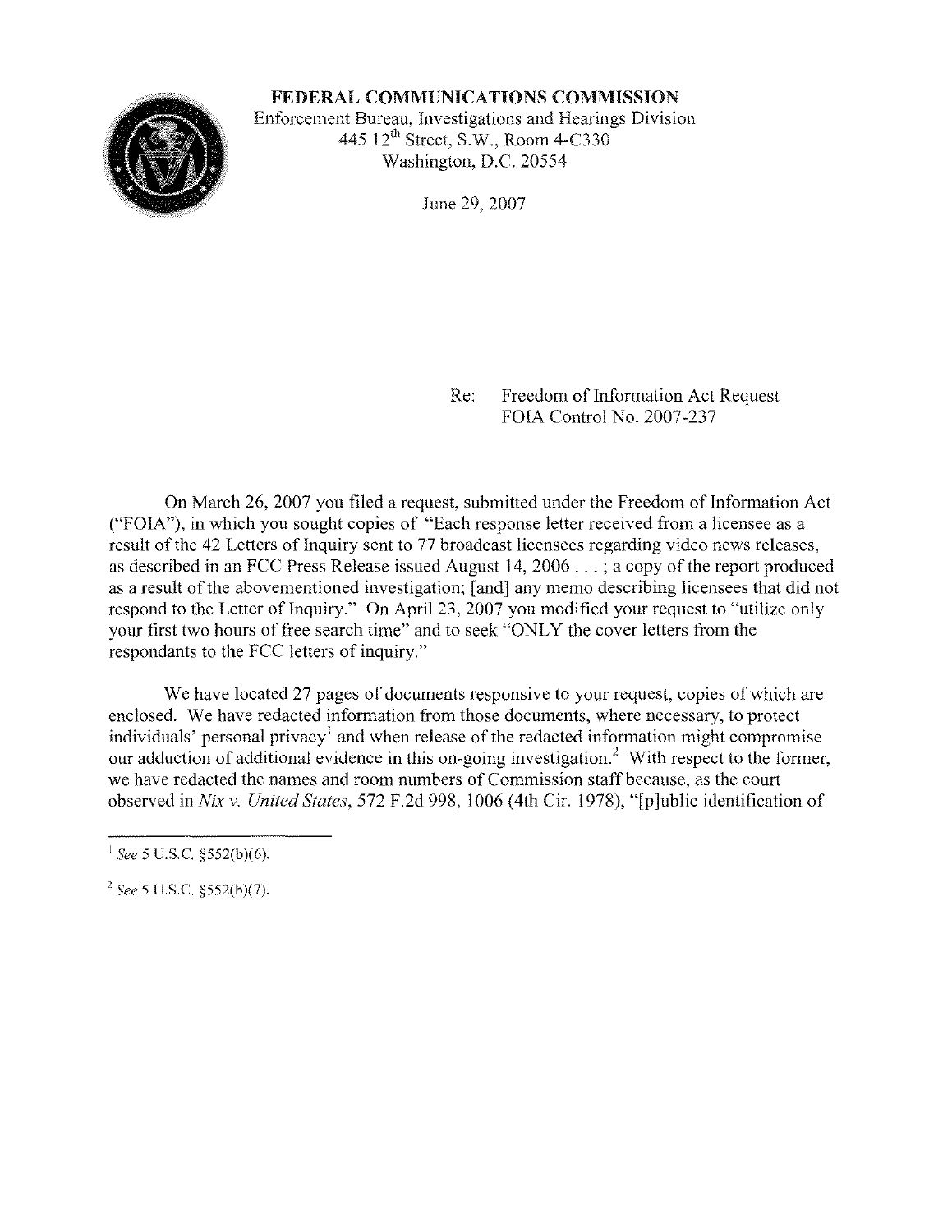June 29, 2007 Page 2 of 2

any of thesc individuals could conceivably subject them to harassment and annoyance in the conduct of their official duties and in their private lives." With respect to the latter, we have redacted material describing the evidentiary submissions and substantive arguments of the respondents because public release would be reasonably likely to interfere with the ongoing investigation by providing that information to potential future respondents and, thus, influencing future responses to the Commission's inquiries regarding this continuing investigation.

If you believe this to be a denial of your request, you may file an application for review with the FCC's Office of General Counsel within thirty (30) days of the date of this letter. 47 C.F.R.  $\S$ § 0.461(j) and 1.115. If you have further questions, please feel free to call Judy Lancaster at (202) 418-7584.

Sincerely,

 $\bigcirc$  1 au

Hillary DeNigr6 Chief, Investigations and Hearings Division Enforcement Bureau

Enclosures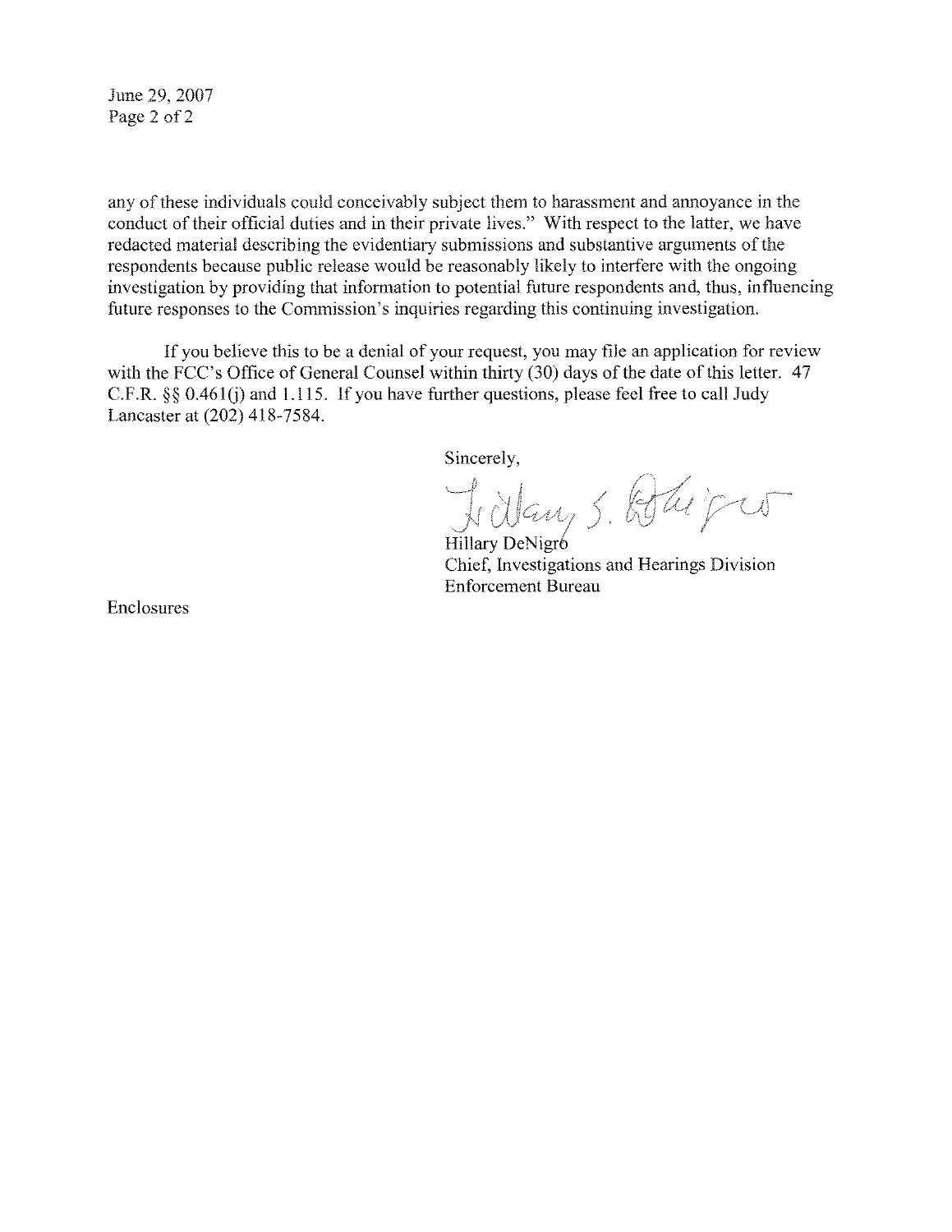$\overline{z}$ FLETCHER, HEALD & HILDRIEASE STAMP **DETIOEN MEMBER** ANN BAVENDER\* **RICHARD HILDRETH** SIMA N. CHOWDHURY **GEORGE PETRUTBAS** HARRY F. COLE **AND RETURN** ANNE GOODWIN CRUMP CONSULTANT FOR INTERNATIONAL AND INTERGOVERNMENTAL AFFAIRS ATTORNEYS AT LAW VINCENT J. CURTIS, JR. SHELDON J. KHYS TIS FLOOR, 1300 NORTH 17th STREWIS COPY TO JOSEPH M. DI SCIPIO\* U. S. AMBASSADOR (ret.) PAUL J. FELDMAN ARLINGTON, VIRGINIA 2220 CHER, HEALD & HILDRETH COUNSE JECCBEY I GEE\* FRANK R. JAZZO M. SCOTT JOHNSON **BORERT M. GUBSS** OFFICE: (703) 812-0400 MITCHELL LAZARUS EUGENE M. LAWSON, JR. STEPHEN T. LOVELADY\* FAX: (703) 812-0486 703) 812-0456 SUSAN A. MARSHALL HADDY C. MARTIN www.fhhlaw.com richards@fhhlaw.com **FRANCISCO R. MONTERO** LEE G. PETRO' RAYMOND J. QUIANZON MICHAEL W. RICHARDS\* JAMES P. RILEY October 10, 2006 KATHLEEN VICTORY **RECEIVED** HOWARD M. WEISS \* NOT ADMITTED IN VIRGINIA **BY HAND** OCT 1 0 2006 Marlene Dortch, Esq. Secretary **FEDERAL COMMUNICATIONS COMMUNISON Federal Communications Commission** OFFICE OF THE SECRETARY 445 12<sup>th</sup> Street, S.W. Washington, DC 20554 For Delivery to: Esq., Assistant Chief and . Esq **Investigations and Hearings Division. Enforcement** Bureau. EB-06-IH-2709 RE:

KTBS, Inc. Licensee of KTBS-TV, Shreveport, LA (Facility Identification No. 35652)

Dear Ms. Dortch,

 $\frac{1}{2}$  ,  $\frac{1}{2}$  ,  $\frac{1}{2}$  ,  $\frac{1}{2}$ 

Attached, please find and original and four copies of a response, an attachment and related paper exhibits in response to the above-referenced Enforcement Bureau's letter of inquiry.

While an original and four copies of all paper documents is hereby delivered, pursuant to instructions in the letter of inquiry ave been delivered.

Many thanks for your kind attention.

Sincerely,

Mccharl LV

James P. Riley Michael W. Richards Counsel for KTBS, Inc.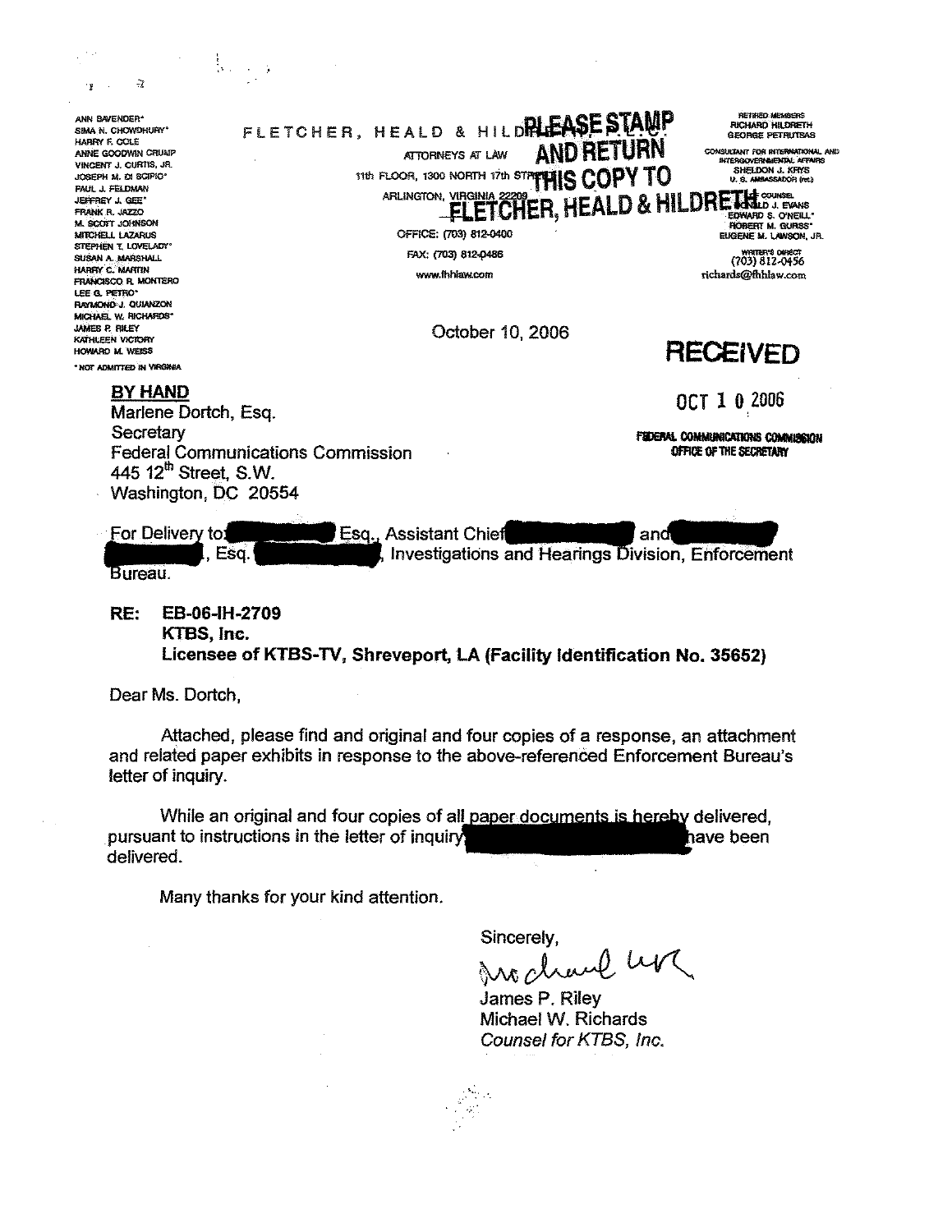# Holland+Knight

Tel 202 955 3000 Fax 202 955 5564

Holland & Knight LLP **2099 Pennsylvania Avenue. N.W .. Suite 100**  Washington. D.C. 20006-6801 **www.hkiaw.com** 

Ll **COpy-- Marvin Rosenberg** 

202457 7147 **marvin.rosenberg@hkl.aw.com** 

October 10, 2006

### VIA HAND DELIVERY

Attorney , Assistant Chief, Investigations and Hearing Division Bureau of Enforcement Federal Communications Commission c/o NATEK 9300 East Hampton Drive, Capitol Heights, MD 20743

> Re: Station WHDH-TV, Boston, Massachusetts File No. EB-06-IH-2720

Gentlemen:

Transmitted herewith is a response of Sunbeam Television Corporation, the licensee of WHDH-TV, Boston, Massachusetts to your letter of August 11, 2006. Sunbeam is also submitting

material. The original signed letter is expected to be filed tomorrow.

An extra copy of this letter is also enclosed, please date stamp this copy and return it to the courier.

Should any additional information be requested, please communicate with the undersigned.

Cordially yours,

Erenber Codnsel for

Sunbeam Television Corporation

Enclosures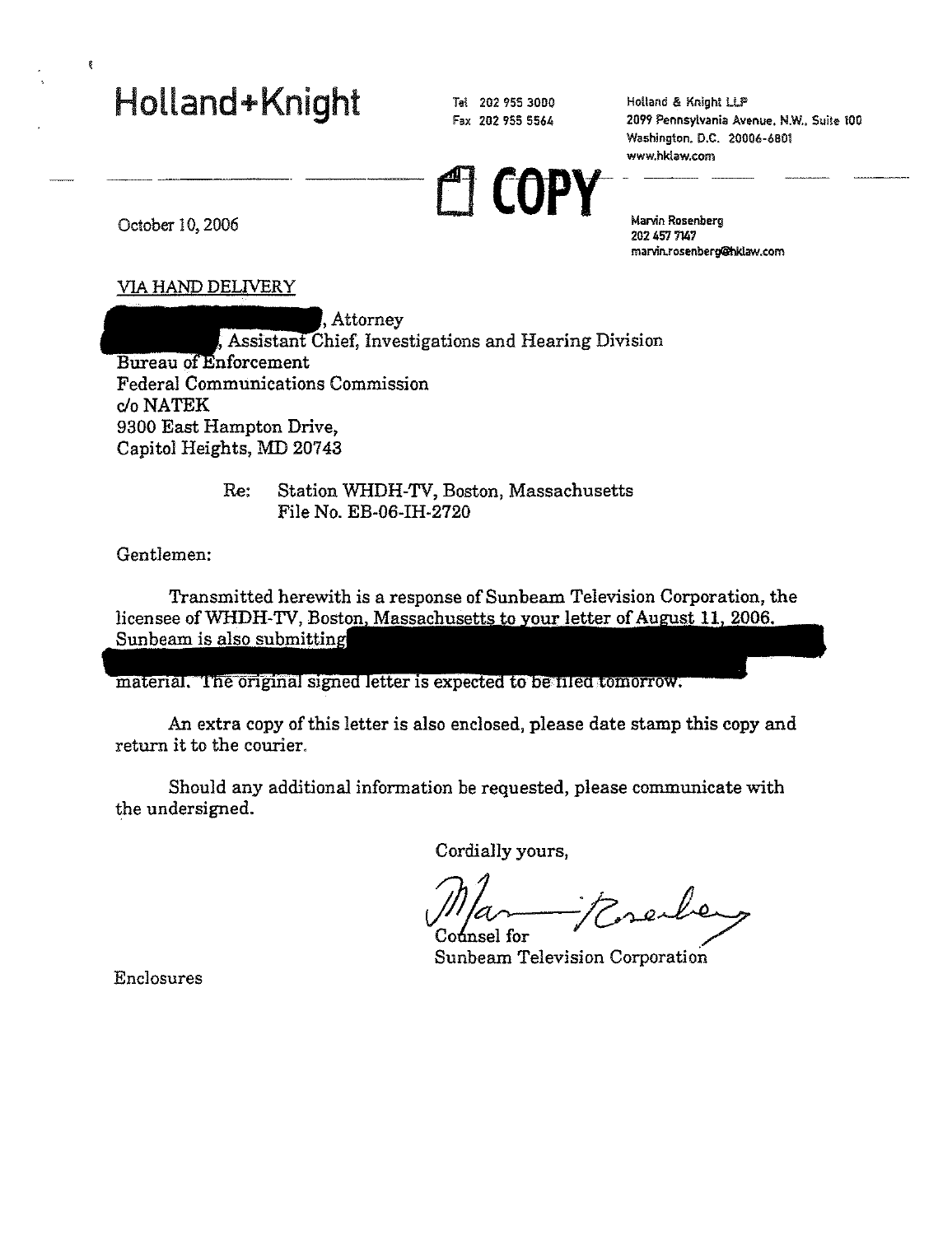ANN BAVENDER\* SIMA N. CHOWDHURY" HARRY FLOOLE ANNE GOODWIN CRUMP VINCENT J. CURTIS, JP. JOSEPH M. DI SCIPIO\* PAUL J. FELDMAN JEFFREY J. GEE KEVIN M. GOLDBERG\* FRANK R. JAZZO M. SCOTT. IOHNSON MITCHELL I AZABLIS STEPHEN T. LOVELADY' SUSAN A. MARSHALL HARRY C. MARTIN FRANCISCO R. MONTERO LEE G. PETRO\* **RAYMOND J. OLBANZON** MICHAEL W. RICHARDS' **JAMES P. RILEY KATHLEEN VICTORY** HOWARD M. WEISS 'NOT ADMITTED IN VIRGINIA

#### FLETCHER, HEALD & HILDRETH, P.L.C.

ATTORNEYS AT LAW 11th FLOOR, 1300 NORTH 17th STREET ARLINGTON, VIRGINIA 22209

> OFFICE: (703) 812-0400 FAX: (703) 812-0486

www.fhhlaw.com

October 10, 2006

RETTRED MEMB **RICHARD HILDRETH** GEORGE PETRUTSAS

CONSULTANT FOR INTERNATIONAL AND<br>INTERGOVERNMENTAL AFFAIRS SHELDON J. KRYS U. S. AMBASSADOR (res.)

OF COUNSEL<br>DONALD J. EVANS EDWARD S. O'NEILL' EUGENE M. LAWSON, JR.

**WRITER'S CHRECT** 703-812-0483 cole@fhhlaw.com

BY HAND DELIVERY



**Assistant Chief Investigations and Hearings Division Enforcement Bureau Federal Communications Commission** c/o NATEK 9300 East Hampton Drive Capitol Heights, Maryland 20743

#### Station KFJX(TV), Pittsburg,  $KS<sup>1</sup>$ Re: File No. EB-06-IH-2711 **REQUEST FOR CONFIDENTIAL TREATMENT**

Gentlemen:

Submitted herewith is the response of Surtsey Media, LLC ("Surtsey"), to the abovereferenced letter of inquiry ("Letter Inquiry"), dated August 11, 2006, and addressed to Surtsey.

Pursuant to Section 0.459 of the Commission's rules (and also pursuant to the terms of the Letter Inquiry), Surtsey requests that certain documents and related portions of Surtsey's response (described in detail below) be treated in a confidential manner and not made routinely available for public inspection. In order to provide a timely and complete response to the Letter Inquiry, Surtsey is herewith submitting a complete copy of its response, including all materials and attachments as to which confidentiality is hereby requested. That complete copy is included in the sealed envelope labeled "Complete and Unredacted Copy of Response of Surtsey Media. LLC". Also submitted herewith is a separate copy of Surtsey's response from which the confidential information has been redacted (with the redactions noted).

<sup>&</sup>lt;sup>1</sup> In the "re" reference line of the Letter Inquiry and again at page 4, the Commission refers to "Station KFJX(TV), Joplin-Pittsburg, MO". As the Commission's records reflect, Station KFJX(TV) is licensed to Pittsburg, Kansas.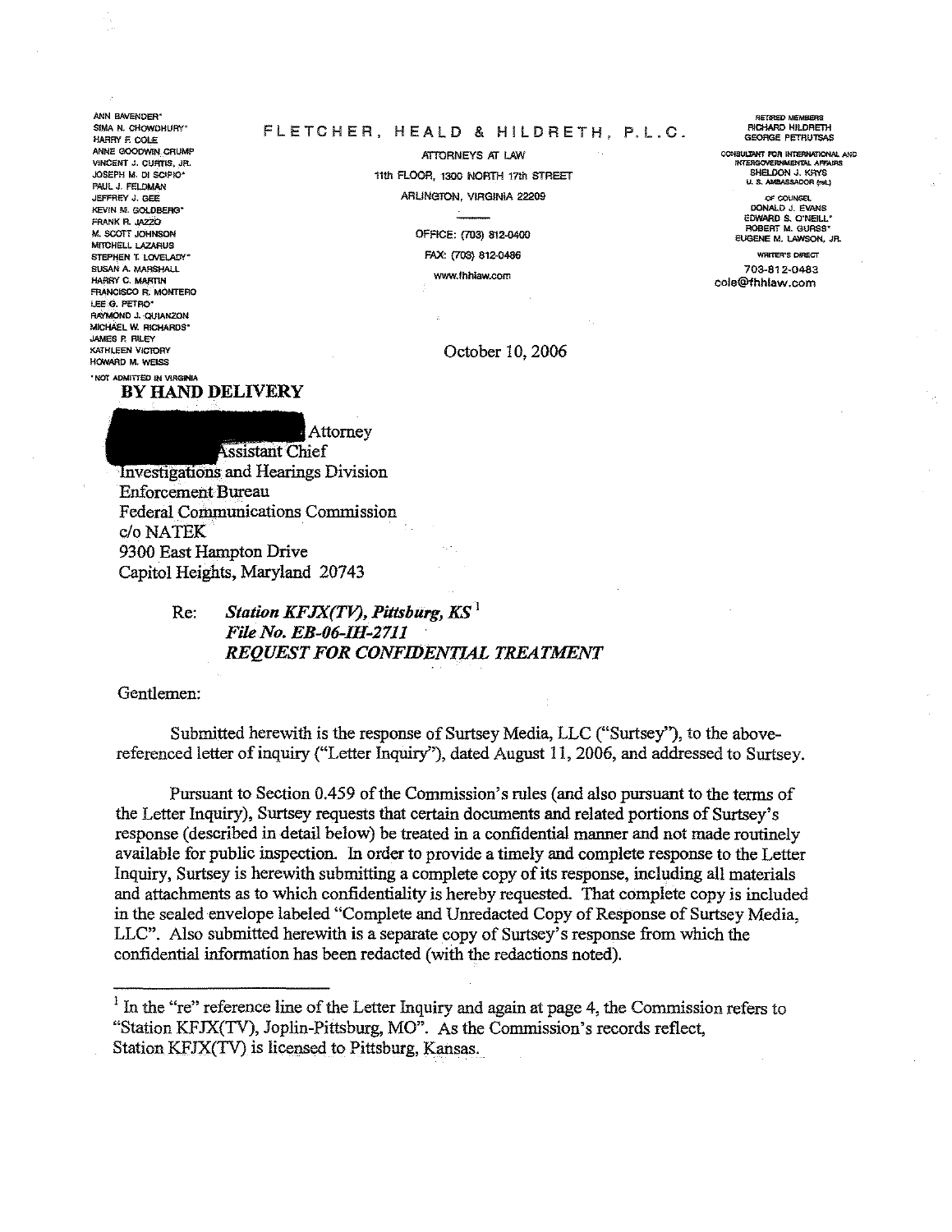#### FLETCHER, HEALD & HILDRETH, P.l.C.

Kenneth M. Scheibel, Jr., Attorney Eric J. Bash, Assistant Chief October 10, 2006 Page 2

#### The information as to which confidentiality is hereby sought involves

Paragraph 13 of the prohibits the parties from disclosing any information with respect to the terms and provisions of the Accordingly, Surtsey is contractually required to treat the as confidential and to request that it be similarly treated to the extent necessary to comply with any law.

In order to comply with that contractual obligation while still fully responding to the Letter Inquiry, Surtsey requests that the Attachment A to the unredacted version of Surtsey's response) be treated as confidential. Additionally, Surtsey requests similar treatment with respect to Attachment B to the unredacted version, which consists of copy of which is included as

And further, Surtsey requests similar treatment with respect **relations of the response which relate information relating to** 

Those portions are all included in their entirety in the unredacted version; while they have been deleted from the redacted version, those deletions are clearly marked in that redacted version.

The matters as to which confidential treatment is hereby sought are all matters relating to rate contractual relationship between Surtsey the private contractual relationship between Surtsey **EXEC SECONDED** Both parties have agreed to keep confidential any information with respect to that agreement, and Surtsey is thus contractually bound to do so here. Public disclosure of this essentially private business matter is not warranted by any overriding public interest concern, as the Commission may itself determine by reviewing the copy of the **being** submitted under seal herewith.

Accordingly, Surtsey requests that the materials described above be treated as confidential and not made routinely available for public inspection.

Sincerely,

*Counsel for Surtsey Media, LLC*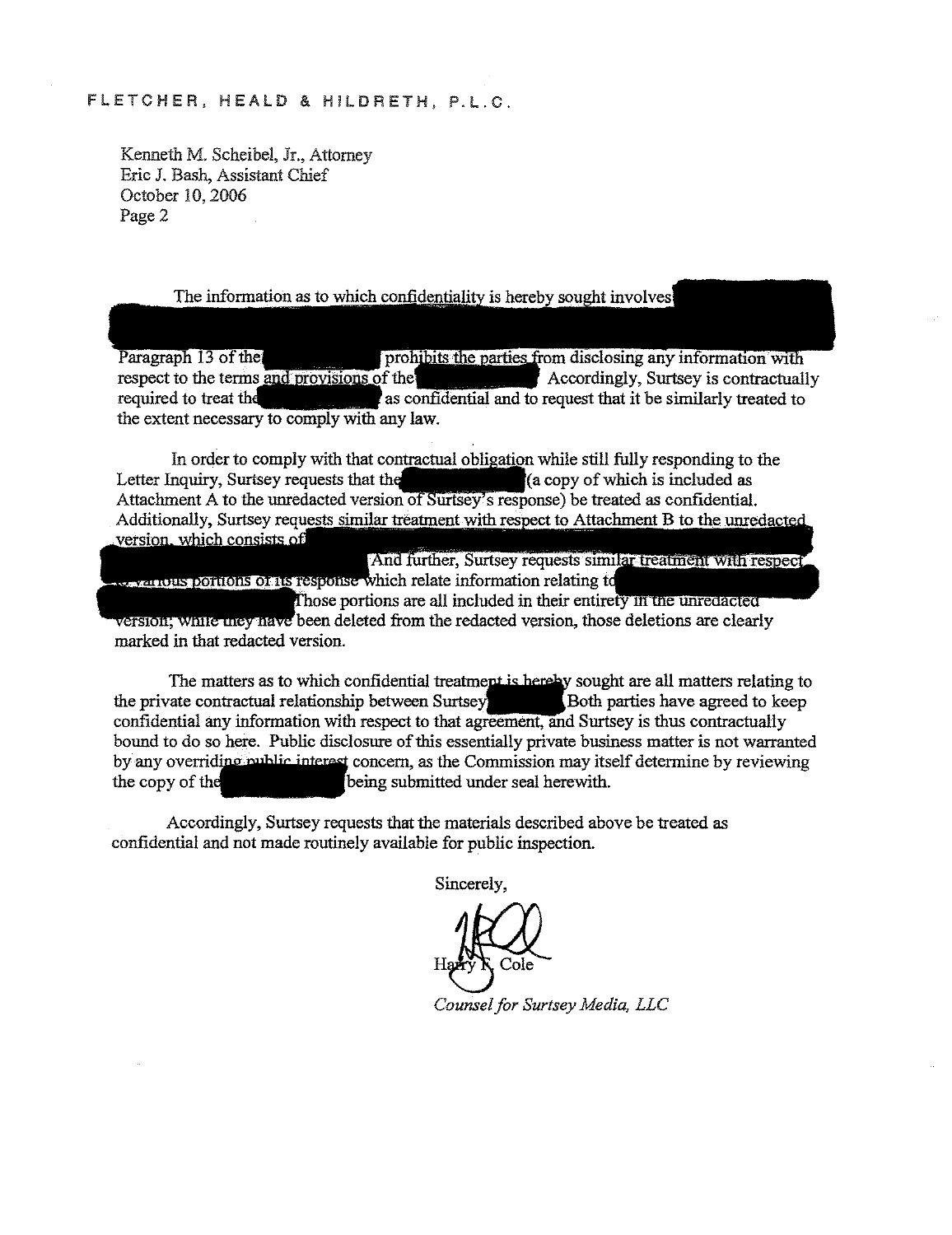## COVINGTON & BURLING LLP

1201 PENNSYLVANIA AVENUE NW WASHINGTON WASHINGTON. DC 20004~2401 TEL 202.e~2.eOOO FAX 202.662.6291 WWW.COV.COM

NEW YORK SAN FRANCISCO LONDON BRUSSELS

RECEIVED & INSPECTED

OCT 1 1 2006

FCC - MAILROOM

October 10, 2006

## *REQUEST FOR CONFIDENTIAL TREATMENT NOT FOR PUBLIC INSPECTION*

#### VIA HAND DELIVERY

Ms. Marlene H. Dortch, Secretary Federal Communications Commission 445 12th Street, S.W. Washington, D.C. 20554

#### Re: REQUEST FOR CONFIDENTIAL TREATMENT File No. EB-06-IH-2716

Dear Ms. Dortch:

KASA License Subsidiary, LLC ("KASA"), a subsidiary of Raycom Media, Inc. ("Raycom"), requests confidential treatment, pursuant to Section 0.459 of the Commission's Rules, for the documents included in Exhibit 13 to KASA's response to the Enforcement Bureau's August 11,2006 Letter of Inquiry seeking information about KASA's broadcast of a Fox News feature in its 9 p.m. newscast of June 10,2005.

Section 0.459 provides that public disclosure of materials submitted to the Commission is not required where, as here, "the materials contain trade secrets or commercial, financial or technical data which would customarily be guarded from competitors:' In conformity with Section 0.459(b), the following is submitted:

1. KASA seeks confidential treatment for the documents included in Exhibit 13 to the above-referenced response. Exhibit 13 includes the

2. This information is submitted as a part of KASA's response to the Enforcement Bureau's August 11, 2006 Letter of Inquiry in File No. EB-06-IH-2716.

3. The documents in Exhibit 13 contain proprietary commercial and financial information concerning private arrangements for the production of news programming aired on KASA's television station.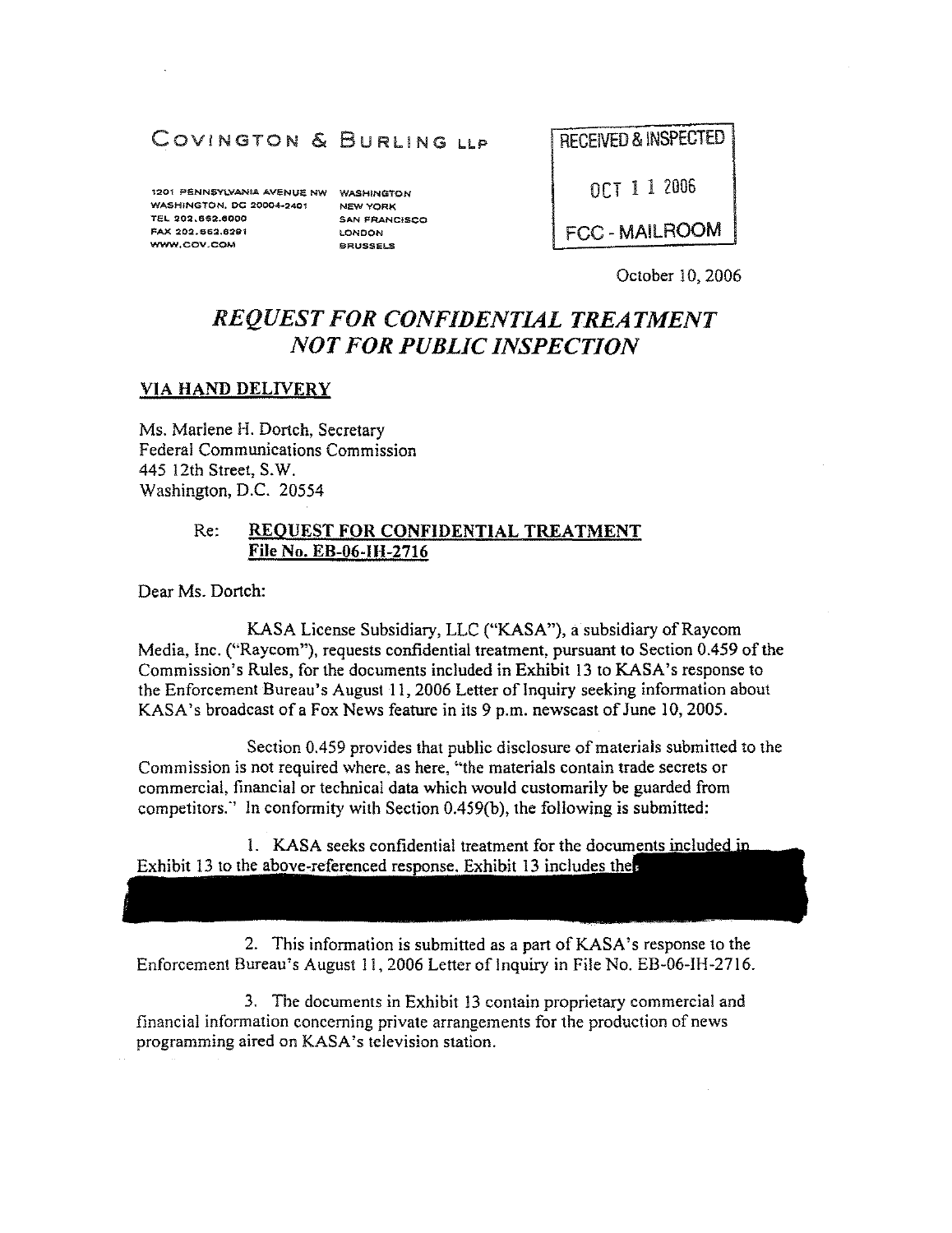COVINGTON & BURLING LLP

KASA License Subsidiary, LLC Request for Confidential Treatment File No. EB-06-IH-2716 Page 2

4. All of this information concerns a service that is subject to competition. KASA provides news programming services to viewers and advertisers in a market in which it competes with other broadcast television stations, as well as radio stations, cable channels, and other entities. KASA also awarded its contract to produce news programming on a competitive basis, and Raycom is likely in the future to award news programming contracts competitively.

5. Because KASA's news contract, like other news contracts that Raycom may award in the future. was awarded on a competitive and negotiated basis, the public disclosure of the specific financial and commercial terms of KASA's news production agreement would materially prejudice Raycom in future news production negotiations. Public disclosure would therefore cause Raycom substantial and unwarranted competitive harm.

6. The information in Exhibit 13 contains data regarding the financial and commercial terms ofKASA's news production agreements, which information is customarily considered proprietary and held confidential.

7. To KASA's knowledge. this confidential information is not presently available to the public and has not previously been provided to third parties.

8. The financial and commercial terms of the news production agreement are not relevant to the instant inquiry. Accordingly, the public interest will not be furthered by public disclosure of these documents. KASA requests that the information in Exhibit 13 be withheld from public disclosure for an indefinite period or, in the alternative. for five years. KASA believes that a five-year period would render the information contained in the submission sufficiently dated as to substantially reduce the competitive harms associated with disclosure.

For the foregoing reasons. KASA respectfully requests that the Commission accord conlldential treatment of the enclosed submission. Please contact us if you have any questions regarding this request.

Respectfully submitted,

Covert M. Sherman

Robert M. Sherman

*Counsel* 10 *KASA License SubSidiary, LLC* 

Attachments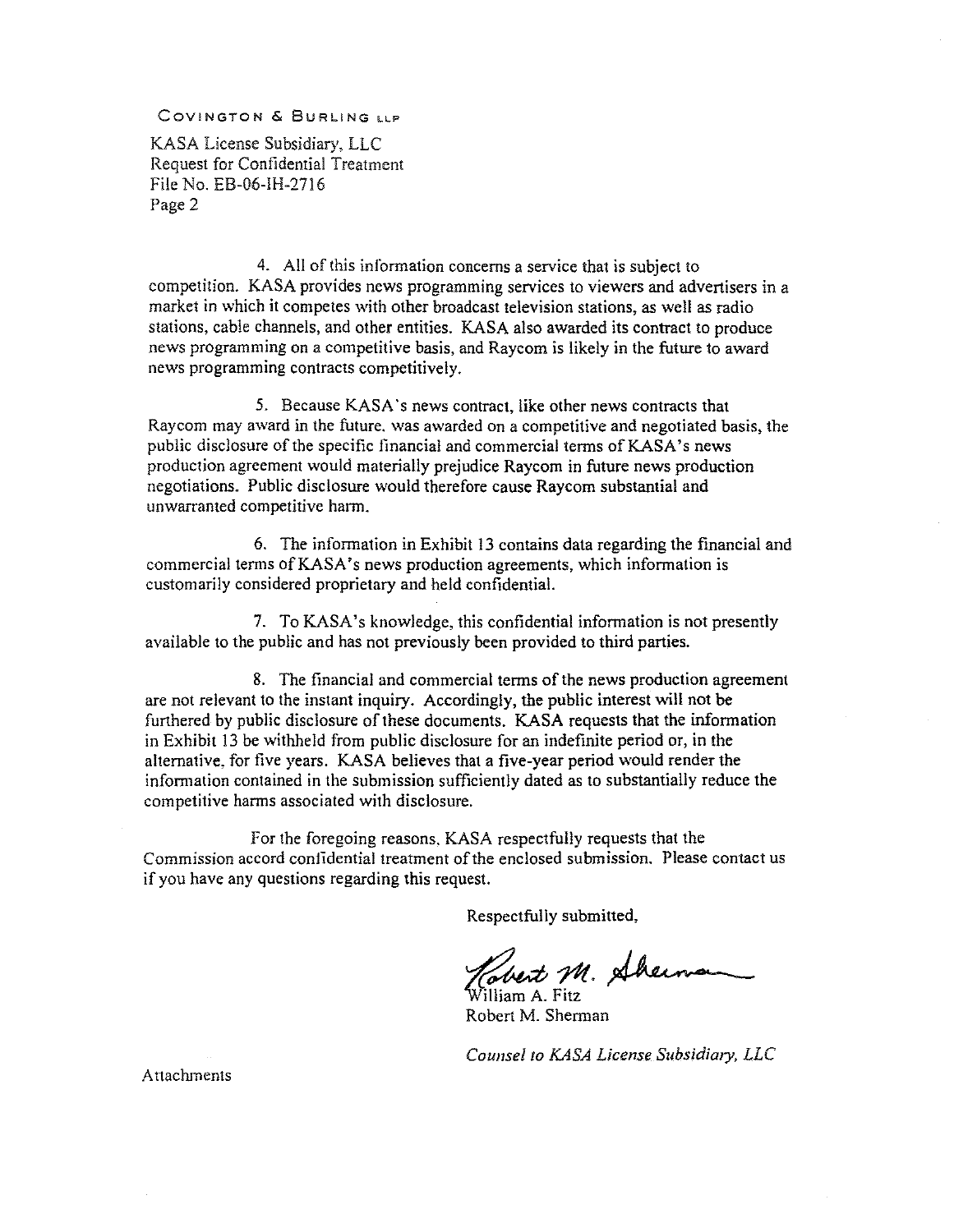## WILKINSON) BARKER) KNAUER LLP

**2300 N STREET, NW SUITE 700 WASHINGTON, DC 20037 TEL 202.183.4141 FAX 202.783,5851 www.wbklaw.com** 

October 10, 2006

William H. Davenport Chief, Investigations & Hearings Division Enforcement Bureau Federal Communications Commission 445 12<sup>th</sup> Street, SW Washington, D.C. 20554

Assistant Chief, Investigations Attn: & Hearings Division Attorney

Re: *Response to Quincy Newspapers, Inc. Letter of Inquiry, File No. EB-06-IH-2726* 

Dear Mr. Davenport:

This responds to your Letter of Inquiry (LOI) dated August 11, 2006 to Quincy Newspapers, Inc. (Quincy). The LOI asked Quincy to provide within sixty (60) days information and documents related to the broadcast of video news release (VNR) material by two of Quincy's stations, WVVA-TV in Bluefield, West Virginia and WSJV-TV in Elkhart, Indiana.<sup>1</sup>

The information and documents responsive to the LOI are enclosed. Separate narrative responses are included for WVVA-TV and WSJV-TV. Separate logs are included, identifying documents being produced and documents being withheld pursuant to privilege.



<sup>1</sup> In the LOI, WSJV-TV is incorrectly identified as licensed to South Bend, Indiana.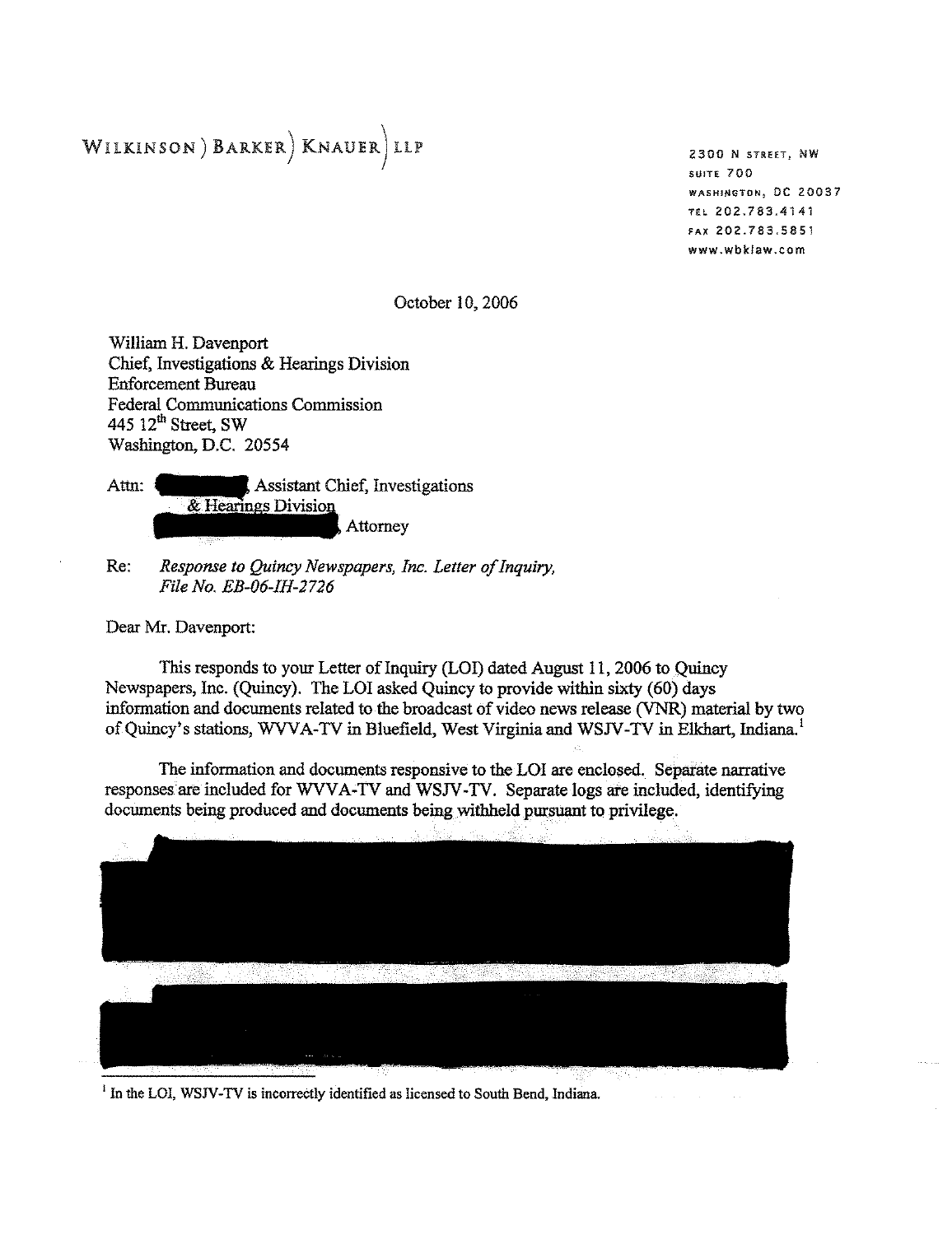### WILKINSON) BARKER) KNAUER) LLP October 10, 2006 Page 2



Accordingly, Quincy fully complied with Section 317 of the Communications Act of 1934, as amended, and the Commission's implementing rules.<sup>3</sup>

Should you have questions regarding this response or the corresponding documents, please contact the undersigned.

Respectfully submitted,

**QUINCY NEWSPAPERS, INC.** 

By: KONWULL

David H. Solomon

WILKINSON BARKER KNAUER, LLP 2300 N Street, NW Suite 700 Washington, DC 20037-1128 202.783.4141

*Its Attorneys* 

J 47 U.s.C. § 317; 47 C.F.R. § 73.12.12.

*<sup>2</sup> See Public Notice, Commission Reminds Broadcast Licensees, Cable Operators and Others of Requirements Applicable to Video News Releases and Seeks Comment on the Use of Video News Releases by Broadcast Licensees* and *Cable Operators,* FCC 05-84, MB Docket No. 05-17J, reI. April 13, 2005 ("VNRs are essentially prepackaged news stories that may use actors to play reporters and include suggested scripts to introduce the stories. These practices allow such externally prepackaged news stories to be aired, *without alteration,* as broadcast or cable news.") (emphasis added).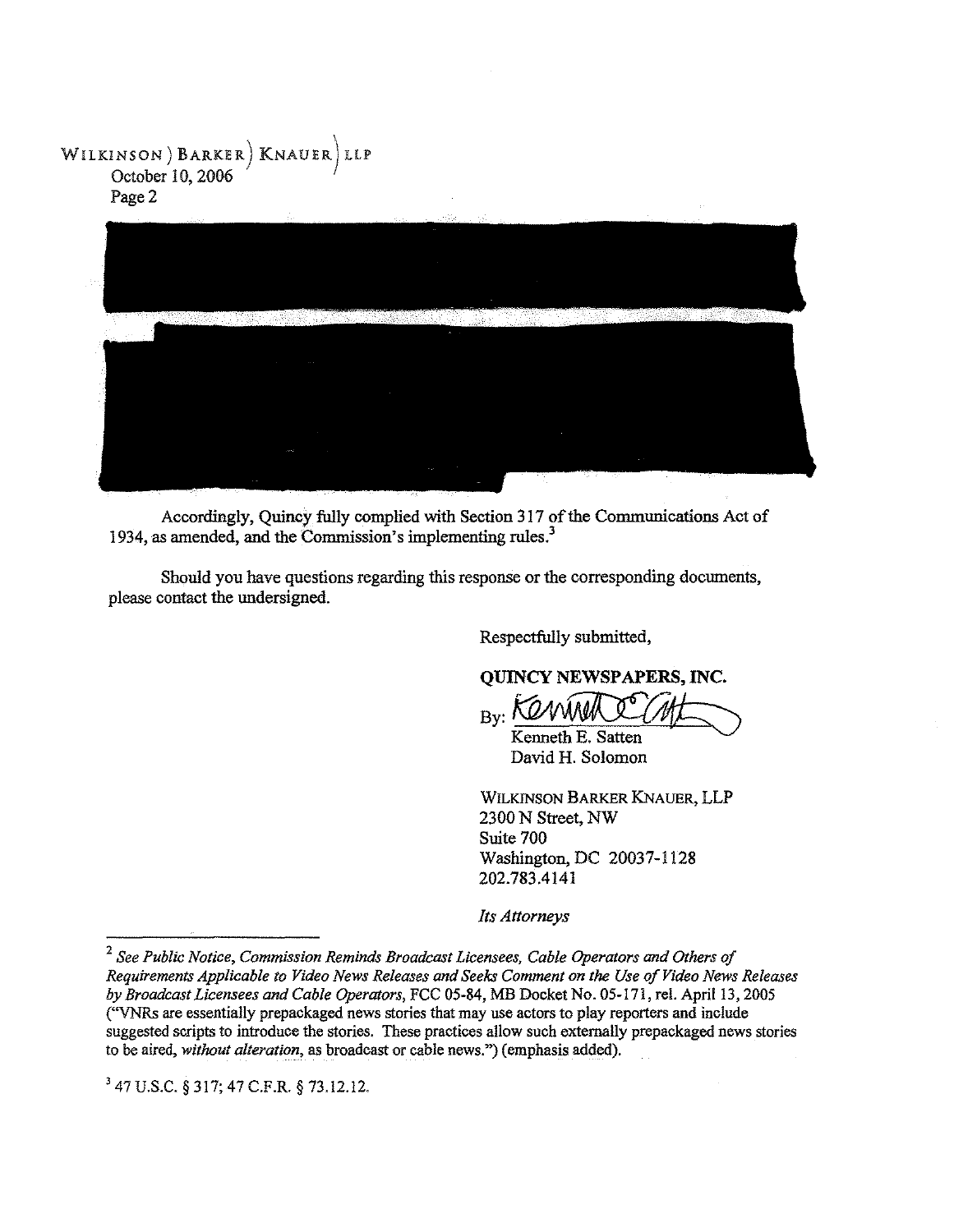

Hoqun & Hartson LLP Columbia Square 555 Thirteenth Street, NW Washington, DC 20004  $+1.202.637.5600$  Tel + l.202.637.5910 Fax

 $\Delta\Delta\sim 10^{11}$ 

Mace J. Rosenstein Partner , +\.202.637.5877 MJRosenstcin(a)hhlaw.com

**RECEIVED** 

OCT 1 0.2006

FEDERAL COMMUNICATIONS COMMISSION OFFICE OF THE SECRETARY

October 10, 2006

*BY HAND DELIVERY* 

Ms. Marlene H. Dortch, Secretary Federal Communications Commission 445 12<sup>th</sup> Street, SW Washington, DC 20554

| <b>Assistant Chief.</b> | Attn: |  | Attorney |  |
|-------------------------|-------|--|----------|--|
|-------------------------|-------|--|----------|--|

in a longer

Re: Station WCYB-TV, Bristol, Virginia (Facility ID 2455) File No. EB-06-IH-2725

Dear Ms. Dortch:

On behalf of BlueStone License Holdings Inc., licensee of Station WCYB-TV, Bristol, Virginia, we submit the attached Response to the letter dated August 11, 2006, from the Chief, Investigations and Hearings Division, Enforcement Bureau, regarding the inquiry captioned above.

Kindly date-stamp a copy of this letter and of the first page in the Response that follows. and return the date-stamped pages to us via messenger. If there are any questions concerning this notice, please communicate with the undersigned,

Respectfully submitted,

HOGAN & HARTSON L.L.P,

 $222.216$ <sup>B</sup>y: -->-/ <:. ,-.,/', \_ ........;;: -' ,.J' . *f..* ~....... ..... '----.

Mace J. Rosenstein Matthew F. Wood

A ttorneys for BlueStone License Holdings Inc,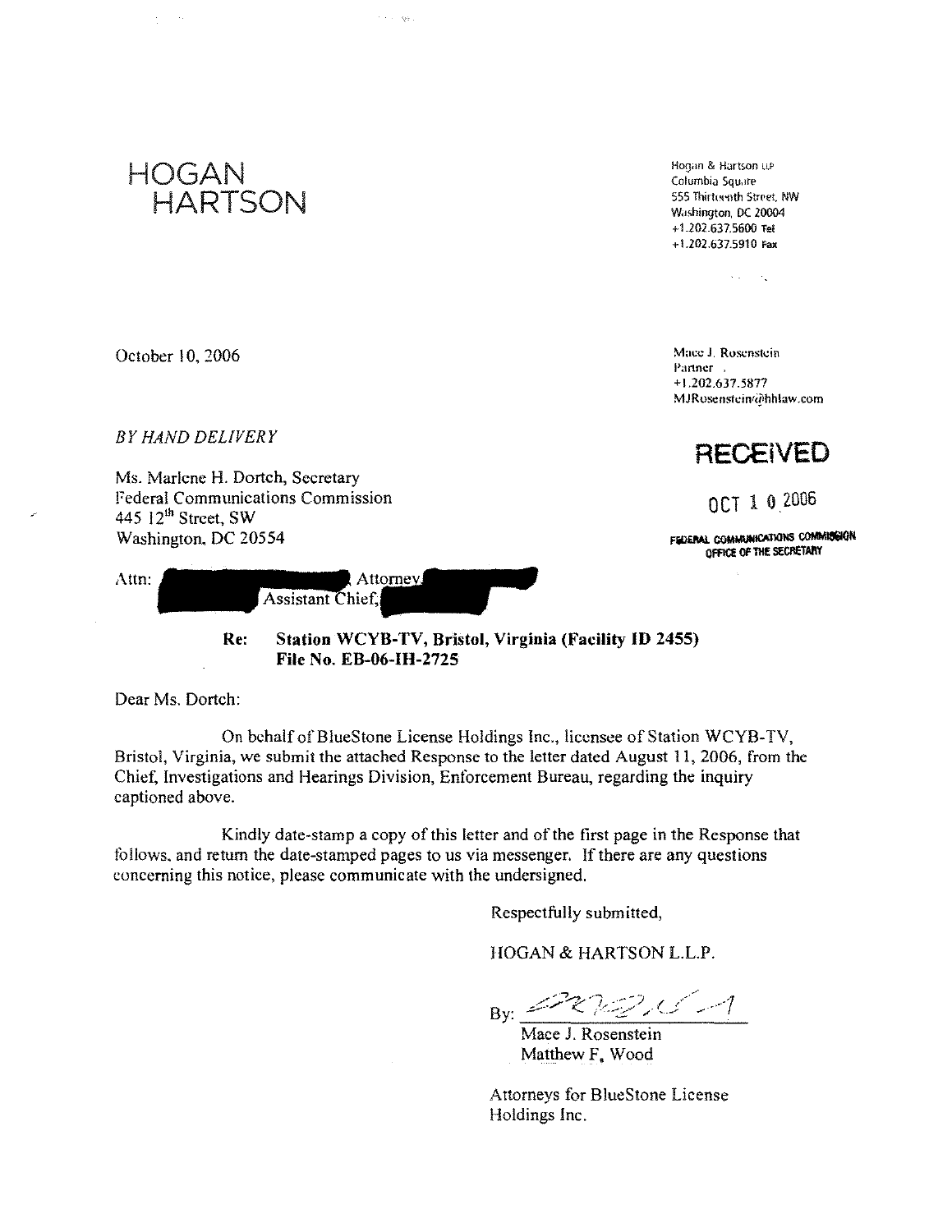

1776 K STREET NW WASHINGTON, DC 20006 PHONE 202.719.7000 FAX 202.719.7049

Virginia Office 7925 JONES BRANCH DRIVE SUITE 6200 McLEAN, VA 22102 PHONE 703.905.2800 FAX 703.905.2820

www.wrf.com

October 10, 2006

Kathleen A. Kirby 202.719.3360 kkirby@wrf.com

#### BY HAND DELIVERY & E-MAIL , Attorney!

**Assistant Chief** 

Investigations and Hearings Division, Enforcement Bureau Federal Communications Commission c/oNATEK 9300 East Hampton Drive Capitol Heights, Maryland 20743

Re: Station WHSV-TV, Harrisonburg, Virginia File No. EB-06-IH-2727

Dear Sirs:

On behalf of Gray Television, Inc. ("Gray"), corporate parent of the licensee of television station WHSV -TV, Harrisonburg, Virginia, enclosed please find a response to the Commission's letter dated August 11, 2006 in the above-referenced proceeding.

Please stamp and return the enclosed extra copy of this filing designated for that purpose. Should there be any questions concerning this filing, please contact the undersigned.

Respectfully submitted,

Kathleen A. Kirby

Enclosures

Cc: WHSV-TV Robert Beizer, Esq.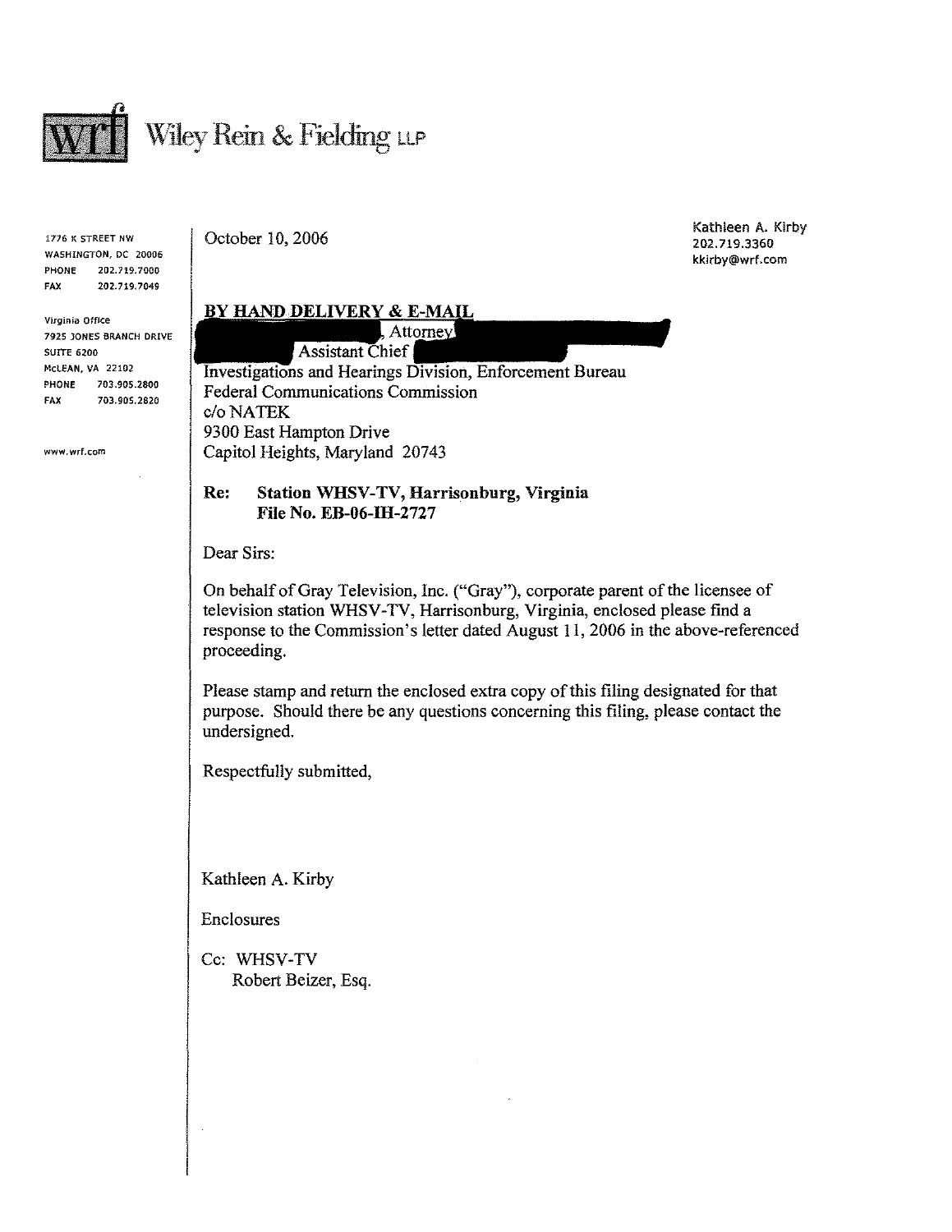

1776 K STREET NW WASHINGTON, DC 20006 PHONE 202,719.7000 FAX 202,719,7049

Virginia Office 7925 JONES BRANCH DRIVE SUITE 6200 McLEAN, VA 22102 PHONE 703,905.2800 FAX 703.905.2820

www.wrf.com

October 10, 2006

Kathleen A. Kirby 202.719.3360 kkirby@wrf.com

### **BY HAND DELIVERY & E-MAIL**

 $\lambda$   $\neq$  orney **Assistant Chief** Investigations and Hearings Division, Enforcement Bureau Federal Communications Commission c/oNATEK 9300 East Hampton Drive Capitol Heights, Maryland 20743

#### Re: Station WILX-TV, Lansing, MI File No. EB-06-IH-2727

Dear Sirs:

On behalf of Gray Television, Inc. ("Gray"), corporate parent of the licensee of television station television station WILX-TV, Lansing, Michigan, enclosed please find a response to the Commission's letter dated Augnst 11,2006 in the abovereferenced proceeding.

Please stamp and return the enclosed extra copy of this filing designated for that purpose. Should there be any questions concerning this filing, please contact the undersigned.

Respectfully submitted,

rle Kathleen A. Kirby

Enclosures

cc: WILX-TV Robert Beizer, Esq.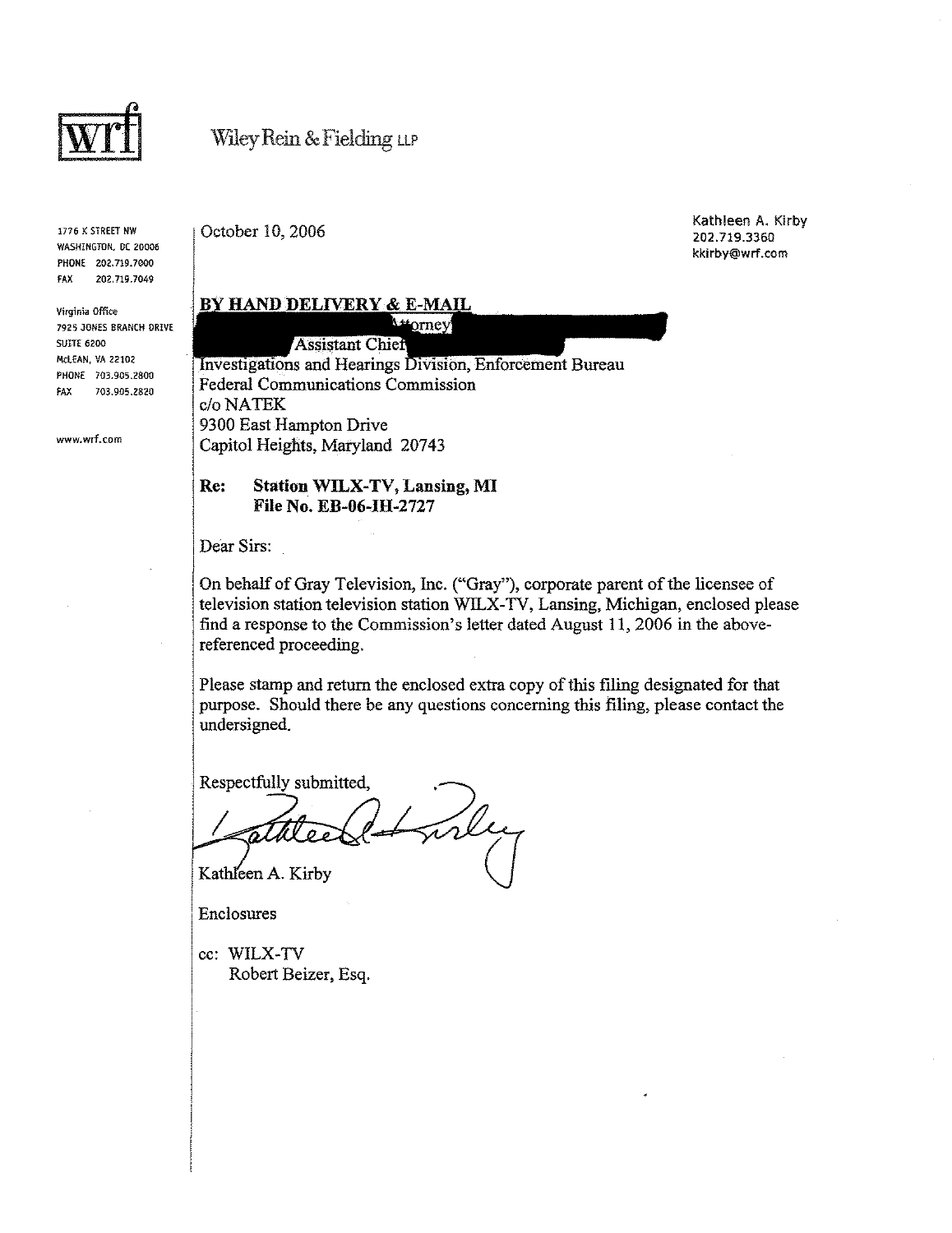

1776 K STREET NW WASHINGTON, DC 20006 PHONE 202.719.7000 FAX 202.719.7049

Vlrginia Office 7925 JONES BRANCH DRIVE SUITE 6200 McLEAN, VA 22102 PHONE 703.905.2800 FAX 703.905.2820

www.wrf.com

October 10, 2006

Kathleen A. Kirby 202.719.3360 kkirby@wrf.com

#### **BY HAND DELIVERY & E-MAIL** Attorney **Assistant Chief**

Investigations and Hearings Division, Enforcement Bureau Federal Communications Commission c/oNATEK 9300 East Hampton Drive Capitol Heights, Maryland 20743

### Re: Station WVVE-TV, New Orleans, Lonisiana File No. EB-06-IH-2719

Dear Sirs:

On behalf of Emmis Communications Corporation ("Emmis"), corporate parent of the licensee of television station WVUE-TV, New Orleans, Louisiana, enclosed please find a response to the Commission's letter dated August 11, 2006 in the above-referenced proceeding.

Please stamp and return the enclosed extra copy of this filing designated for that purpose. Should there be any questions concerning this filing, please contact the undersigned.

Respectfully submitted,

Kathleen A. Kirby

Enclosures

Cc: WVUE-TV David Barrett, Esq.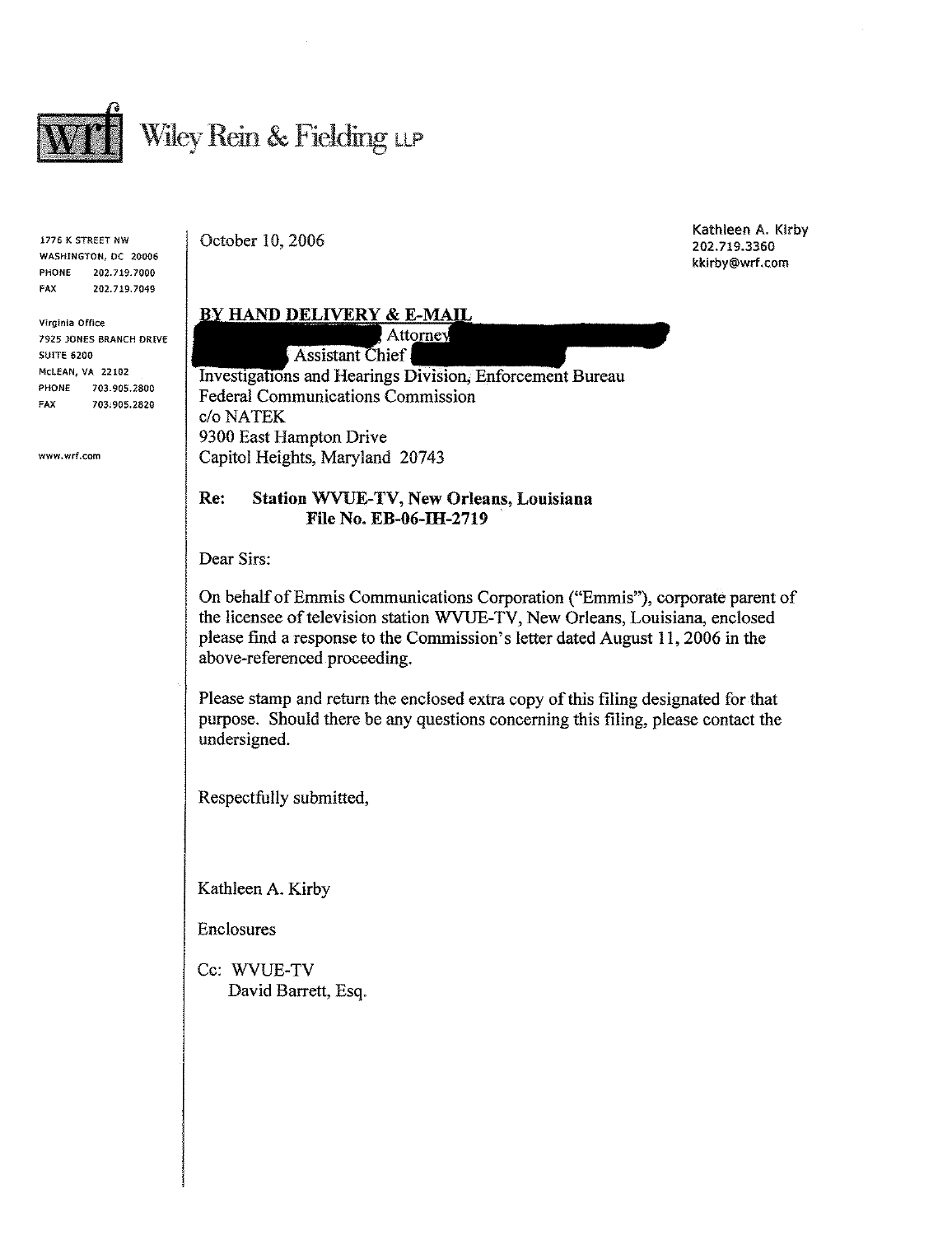

Dear Ms, Dortch:

On behalf of Newport License Holdings Inc., licensee of Station WCTI-TV, New Bern, North Carolina, we submit the attached Response to the letter dated August 11, 2006, from the Chief, Investigations and Hearings Division, Enforcement Bureau, regarding the inquiry captioned above.

Kindly date-stamp a copy of this letter and of the first page in the Response that follows, and return the date-stamped pages to us via messenger. If there are any questions concerning this notice, please communicate with the undersigned.

Respectfully submitted,

HOGAN & HARTSON L.L.P,

 $\mathcal{F} \mathcal{Z}$  where By:

Mace J. Rosenstein Matthew F. Wood

Attorneys for Newport License Holdings Inc.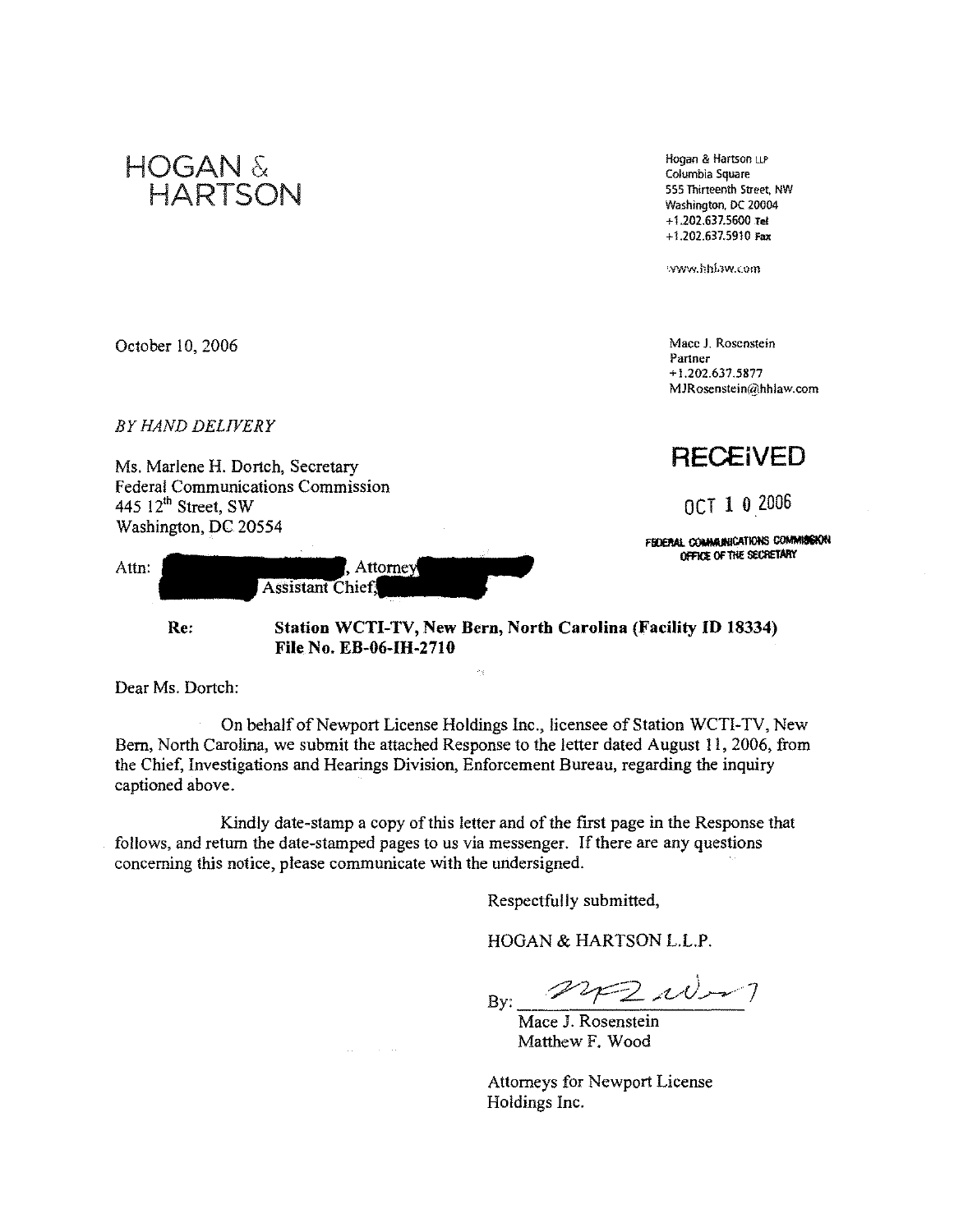**FIRM/AFFILIATE OFFICES** 

**BOSTON** CHICAGO

HOUSTON LOS ANGELES

**NEW YORK** 

PALO ALTO

**RESTON** 

SAN FRANCISCO

BEIJING **BRUSSELS** HONG KONG **LONDON** 

MOSCOW PARIS SINGAPORE SYDNEY<br>TOKYO TORONTO

**VIENNA** 

## SKADDEN, ARPS, SLATE, MEAGHER & FLOM LLP

1440 NEW YORK AVENUE, N.W. WASHINGTON, D.C. 20005-2111

> TEL: (202) 371-7000 FAX: (202) 393-5760 www.skadden.com

DIRECT PIAL (202) 371-7200 DIRECT LAW (202) 661-8233 FMAIL STREET AT JOUALE(a)SKADDEN.COM

October 10, 2006

#### **Via Hand Delivery**

## **RECEIVED**

Marlene H. Dortch, Secretary **Federal Communications Commission** 236 Massachusetts Avenue, N.E., Suite 110 Washington, D.C. 20002

OCT 1 0 2006

FEDERAL COMMUNICATIONS COMMISSION OFFICE OF THE SECRETARY

**ATTENTION:** 

#### **Investigations and Hearings Division Enforcement Bureau**

 $RE:$ Stations WBRC(TV), Birmingham, AL; WHBQ-TV, Memphis, TN; WDAF-TV, Kansas City, MO; KTVI(TV), St. Louis, MO; WGHP(TV), High Point, NC; WJBK(TV), Detroit, MI File No. EB-06-IH-2708

Dear Messrs. Scheibel and Bash:

On behalf of Fox Television Holdings, Inc. ("FTH"), enclosed herewith please find FTH's response to the letter, dated August 11, 2006, from William H. Davenport, Chief, Investigations and Hearings Division, Enforcement Bureau, to News Corporation, with respect to the above-referenced matter.

Should you have any questions concerning this submission, please contact the undersigned.

 $\sim$ 

Respectfully submitted,

f 2012-00-11

John C. Ouale Counsel to FTH

**Enclosures**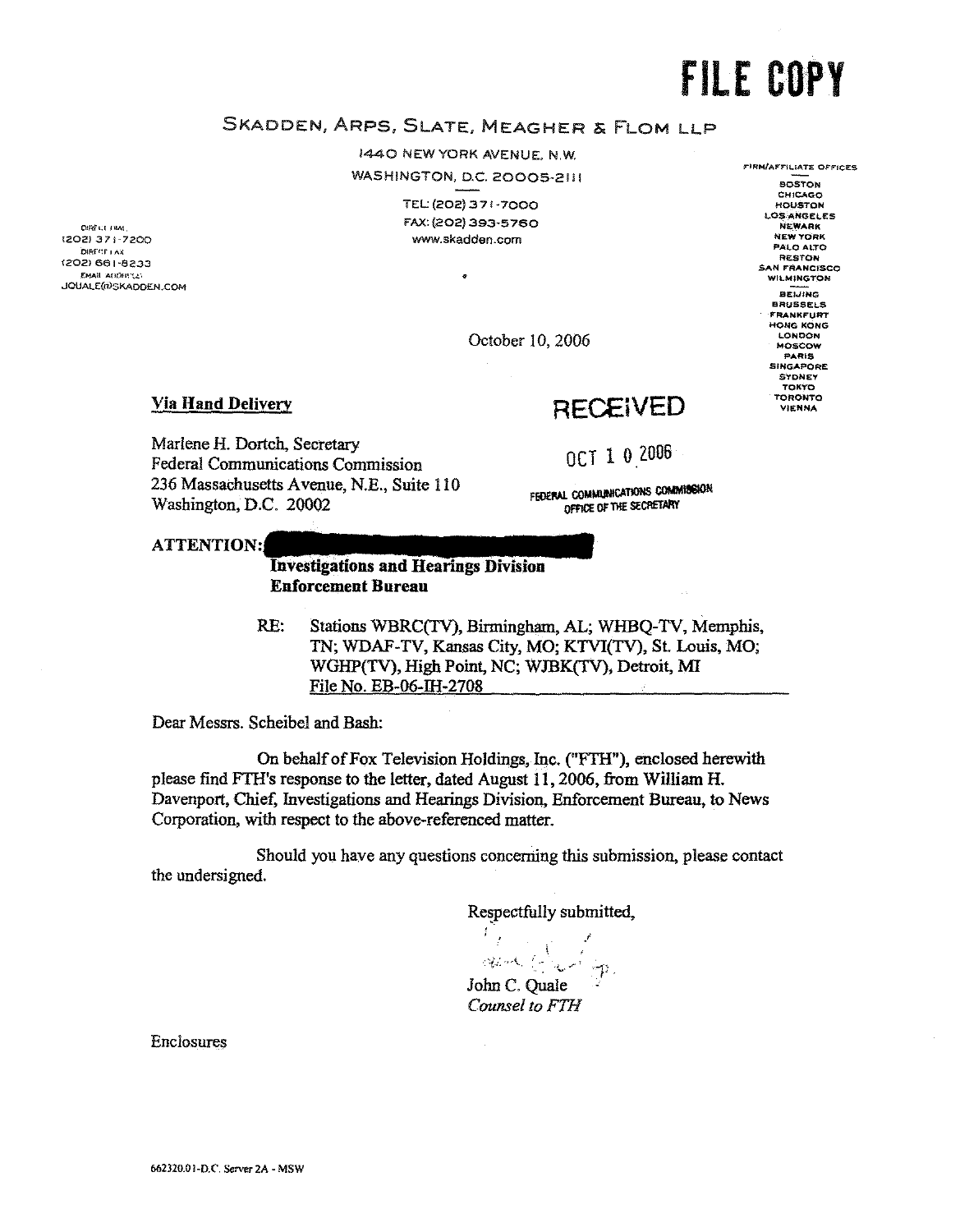

1776 K STREET NW WASHINGTON, OC 20006 PHONE 202.719.7000 FAX 202.719.7049

Virginia Office 7925 JONES BRANCH DRIVE SUITE 6200 McLEAN, VA 22102 PHONE 703.905.2800 FAX 703.905.2820

www.wrf.com

October 10, 2006

Kathleen A. Kirby 202.719.3360 kkirby@wrf.com

#### **BY HAND DELIVERY & E-MAIL**

Attorney Assistant Chief Investigations and Hearings Division, Enforcement Bureau Federal Communications Commission *c/oNATEK*  9300 East Hampton Drive Capitol Heights, Maryland 20743

#### Re: Station WHAS-TV, Louisville, KY File No. EB-06-IH-2707

Dear Sirs:

On behalf of Belo Corp. ("Belo"), corporate parent of the licensee of television station WHAS-TV, Louisville, Kentucky, enclosed please find a response to the Commission's letter dated August 11,2006 in the above-referenced proceeding.

Please stamp and return the enclosed extra copy of this filing designated for that purpose. Should there be any questions concerning this filing, please contact the undersigned.

Respectfully\_submitted,

Kathleen A. Kirby

Enclosures

cc: WHAS-TV Russell Coleman, Esq.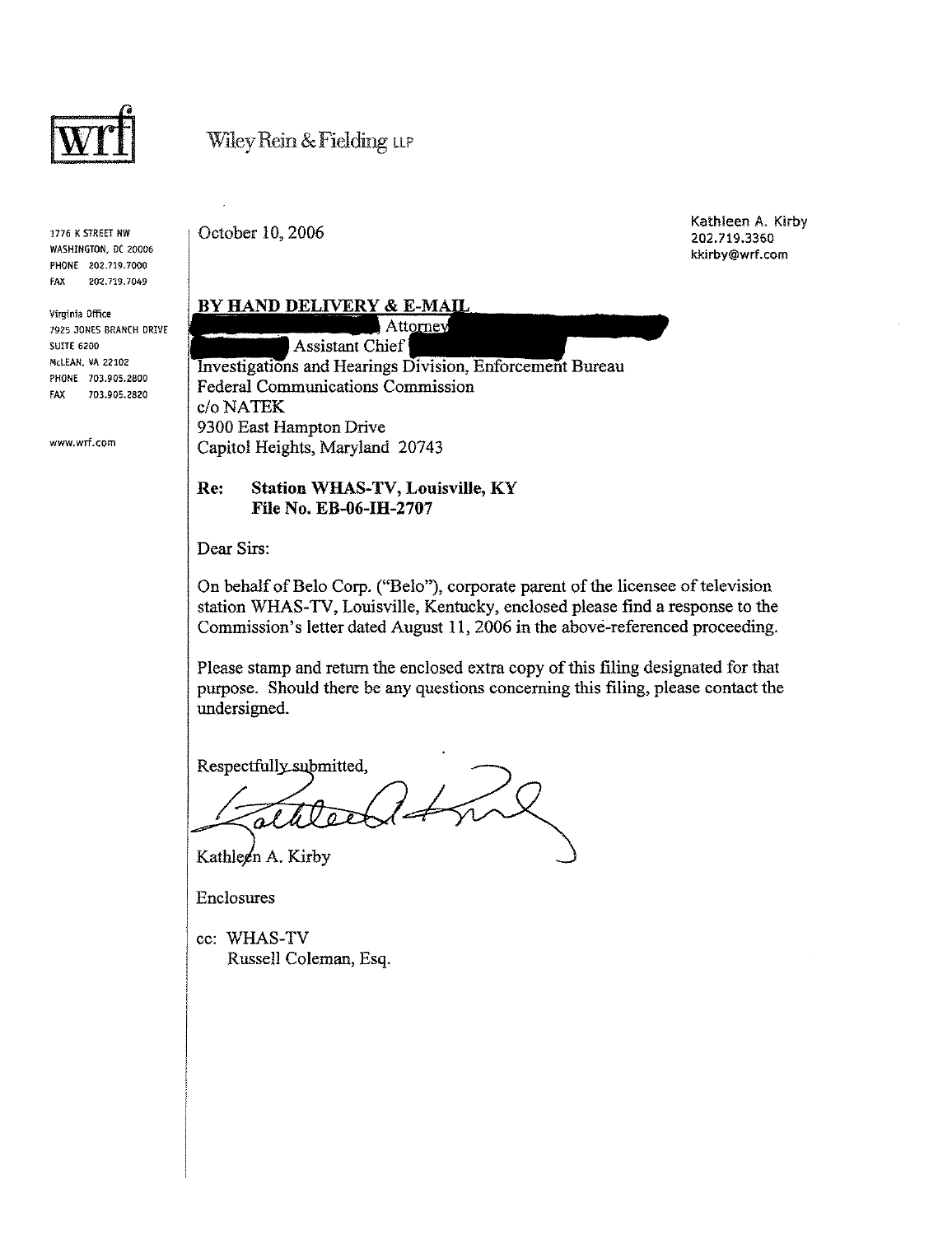

1776 K STREET NW WASHINGTON, DC 20006 PHONE 202.719.7000 FAX 202.719.7049

Virginia Office 7925 JONES BRANCH DRIVE SUITE 6200 McLEAN, VA 22102 PHONE 703.905.2800 FAX 703.905.2820

www.wrf.com

October 10, 2006

Kathleen A. Kirby 202.719.3360 kkirby@wrf.com

#### BY HAND DELIVERY & E-MAIL

Attorney **Assistant Chief** Investigations and Hearings Division, Enforcement Bureau Federal Communications Commission c/oNATEK 9300 East Hampton Drive Capitol Heights, Maryland 20743

#### Re: Station WRDW-TV, North Augusta, SC File No. EB-06-IH-2727

Dear Sirs:

On behalf of Gray Television, Inc. ("Gray"), corporate parent of the licensee of television station WRDW -TV, North Augusta, South Carolina, enclosed please find a response to the Commission's letter dated August 11,2006 in the abovereferenced proceeding.

Please stamp and return the enclosed extra copy of this filing designated for that purpose. Should there be any questions concerning this filing, please contact the undersigned.

Respectfully submitted,

 $260$ Kathleen A. Kirby

Enclosures

cc: WRDW-TV Robert Beizer, Esq.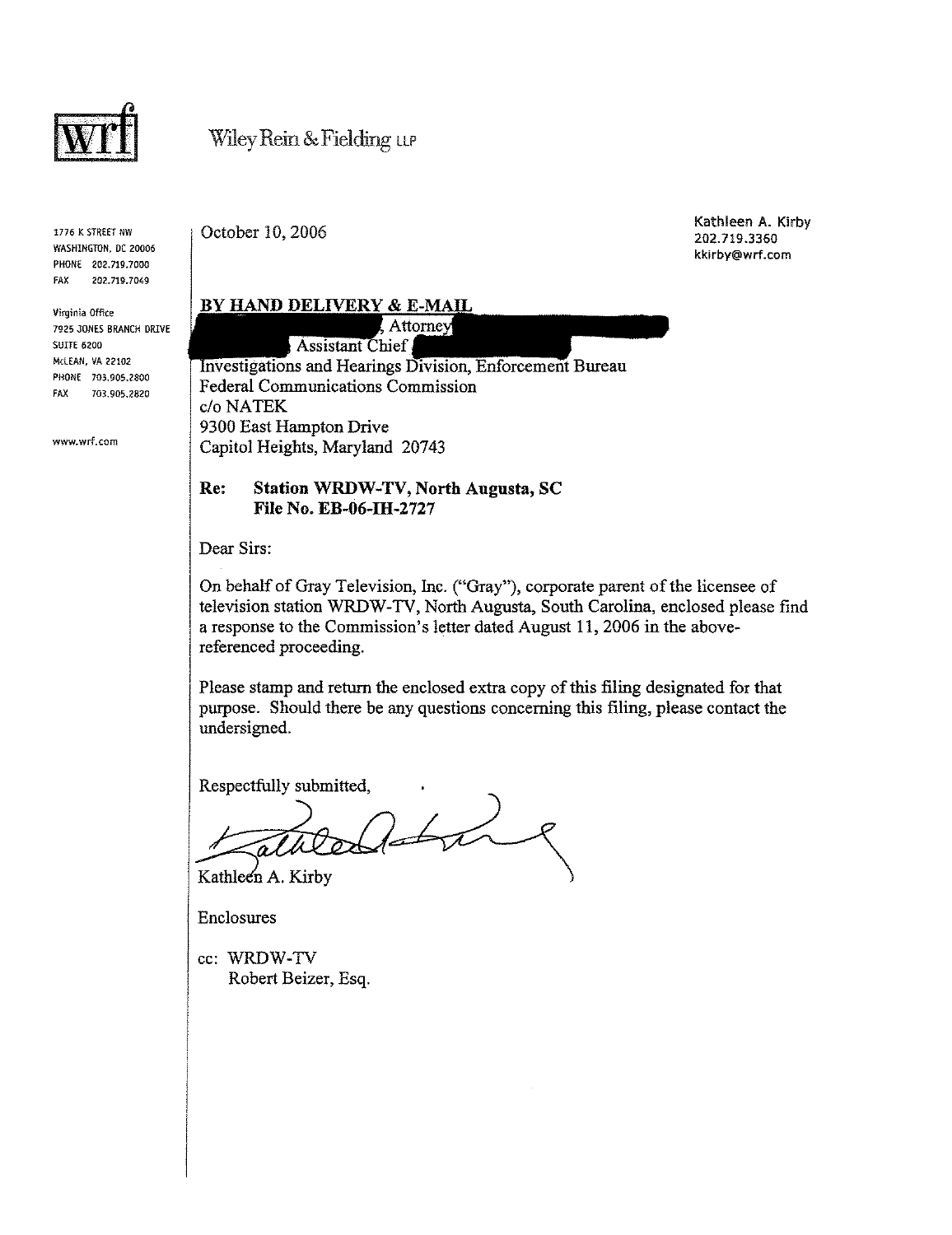

1776 K STREET NW WASHINGTON, DC 20006 PHONE 202.719.7000 FAX 202.719.7049

Virginia Office 7925 JONES BRANCH DRIVE SUITE 6200 McLEAN, **VA** 22102 **PHONE** 703.905.2800 FAX 703.905.2820

www.wrf.com

October 10, 2006

### **BY HAND DELIVERY & E-MAIL**

Attorney Assistant Chief Investigations and Hearings Division, Enforcement Bureau Federal Communications Commission c/oNATEK 9300 East Hampton Drive Capitol Heights, Maryland 20743

#### Re: The Daily Buzz, Lake Mary, Florida File No. EB-06-IH-2735

Dear Sirs:

On behalf of Acme Communications, Inc, ("Acme"), enclosed please find a response to the Commission's letter dated August 11,2006 in the above-referenced proceeding.

Please stamp and return the enclosed extra copy of this filing designated for that purpose. Should there be any questions concerning this filing, please contact the undersigned.

Respectfully submitted,

Kathleen A. Kirby

Enclosures

Cc: Thomas Allen

Kathleen A. Kirby 202.719.3360 **kkirby@wrf,com**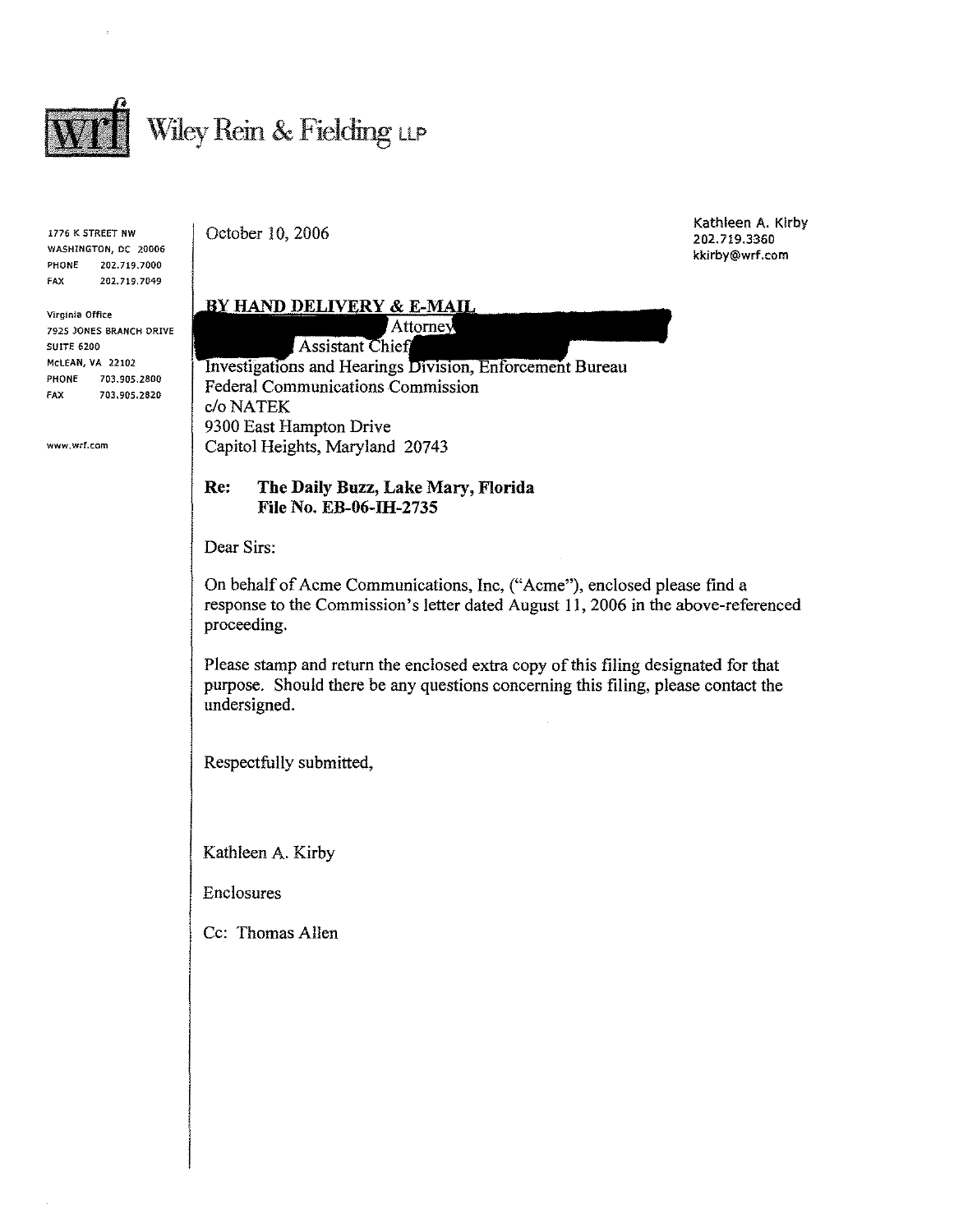

1776 K STREET NW WASHINGTON. OC 20006 PHONE 202.719.7000 FAX 202.719.7049

Virginia Office 7925 JONES BRANCH DRIVE SUITE 6200 McLEAN. VA 22102 PHONE 703.905.2800 FAX 703.905.2820

www.wrf.com

October 10, 2006

Kathleen A. Kirby 202.719.3360 kkirby@wrf.com

**BY HAND DELIVERY & E-MAIL** 

Attorney **Assistant Chief** 

Investigations and Hearings Division, Enforcement Bureau Federal Communications Commission *c/oNATEK*  9300 East Hampton Drive Capitol Heights, Maryland 20743

#### Re: Station WCPO-TV, Cincinnati, OH File No. EB-06-IF-2741

Dear Sirs:

On behalf ofE.W. Scripps Company ("Scripps"), corporate parent of the licensee of television station WCPO-TV, Cincinnati, Ohio, enclosed please find a response to the Commission's letter dated August 11, 2006 in the above-referenced proceeding.

Please stamp and return the enclosed extra copy of this filing designated for that purpose. Shonld there be any questions concerning this filing, please contact the undersigned.

Respectfully submitted,

the

Kathleen A. Kirby

Enclosures

cc: WCPO-TV David Giles, Esq.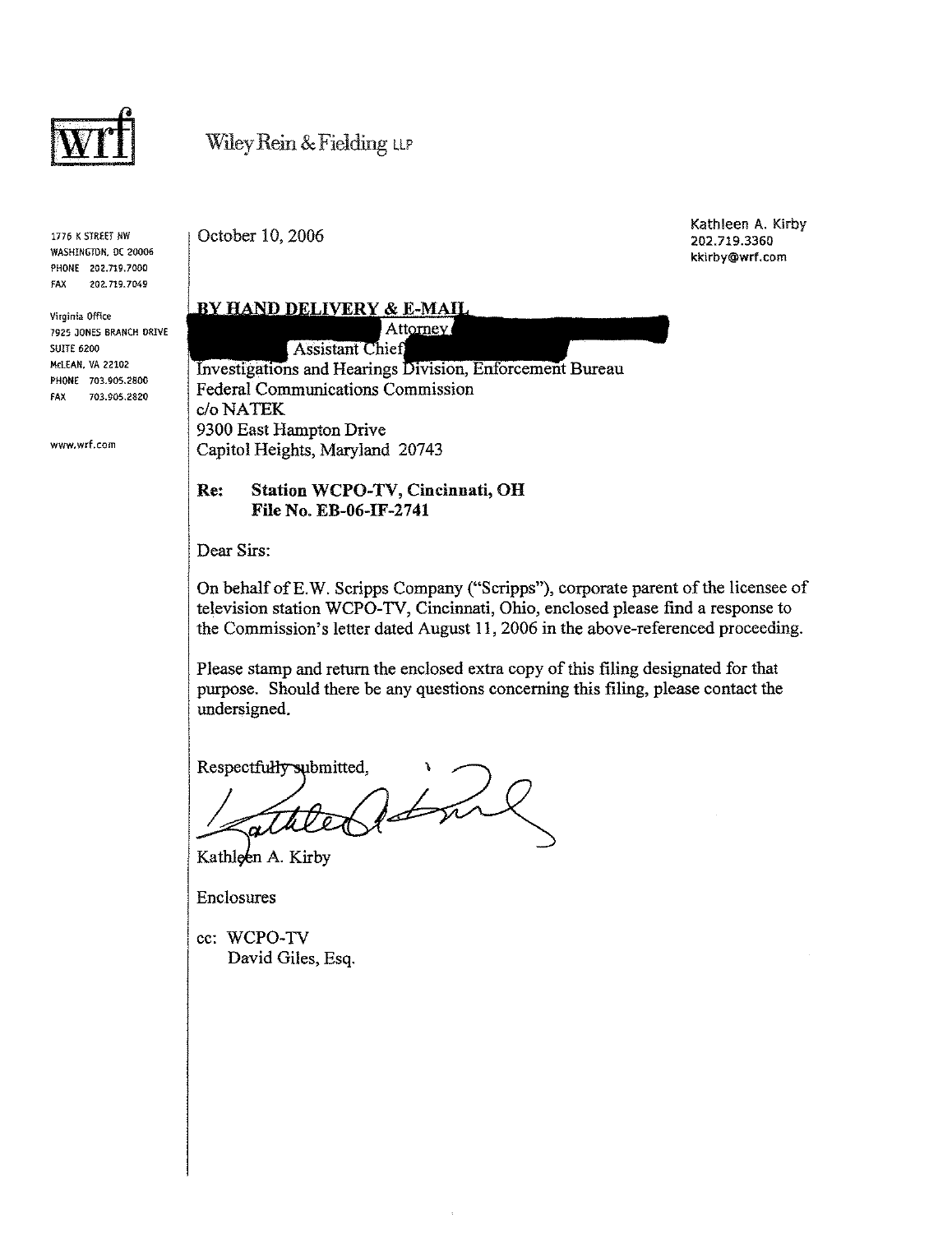

**Hogan & Hartson** UP **Columbia Square 555 Thirteenth Street, NW**  Washington. DC 20004 + 1.202.637.5600 Tel +1.202.637.5910 Fax

**.:Jww.hhlaw.com** 

**Mace J. Rosenstein Partner**  + 1.202.637.5877 **MJRoscnstein@hhlaw.com** 

**RECEiVED** 

OCT 1 0 2006

FIZERAL COMMUNICATIONS COMMISSION THE SECRETARY

October 10, 2006

*BY HAND DELIVERY* 

Ms. Marlene H. Dortch, Secretary Federal Communications Commission 445  $12<sup>th</sup>$  Street, SW Washington, DC 20554

| Attn. |     |                                                                                                                | <b>FEILING COMMUNIST</b><br>OFFICE OF |
|-------|-----|----------------------------------------------------------------------------------------------------------------|---------------------------------------|
|       |     | Assistant Chief, Room                                                                                          |                                       |
|       | Re: | Station KGUN(TV), Tucson, Arizona (Facility ID 36918)<br>Station KTNV(TV) Las Vegas Nevada (Racility ID 74100) |                                       |

**Station KTNV(TV), Las Vegas, Nevada (Facility ID 74100) File** No. **EB-06-IH-2706** 

Dear Ms. Dortch:

On behalf of Journal Broadcast Corporation, licensee of Station KGUN(TV), Tucson, Arizona, and Station KTNV(TV), Las Vegas, Nevada, we submit the attached Response to the letter to Journal Communications, Inc. dated August II, 2006, from the Chief, Investigations and Hearings Division, Enforcement Bureau, regarding the inquiry captioned above.

Kindly date-stamp a copy of this letter and of the first page in the Response that follows, and return the date-stamped pages to us via messenger. If there are any questions concerning this notice, please communicate with the undersigned.

Respectfully submitted,

HOGAN & HARTSON L.L.P.

By:  $\overbrace{ }_{\text{Mace J. Rosenstein}}^{\text{D}}$ 

Matthew F. Wood

Attorneys for Journal Broadcast Corporation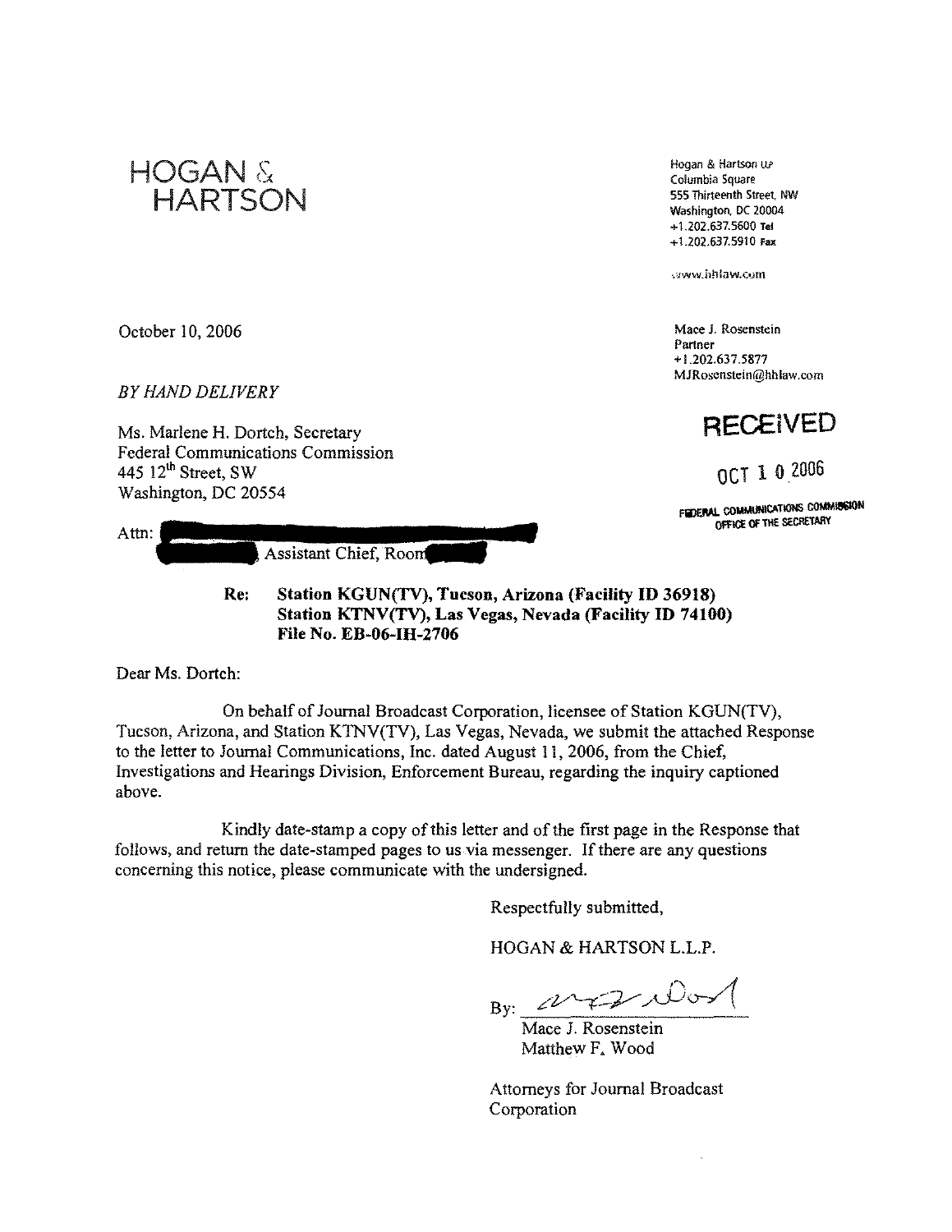

1776 K STREET HW WASHINGTON, DC 20006 PHONE 202.719.7000 FAX 2Q2.719.70-49

Virginia Office 7925 JONES BRANCH DRIVE SUITE 6200 McLEAN, VA 22102 PHONE 703,905.2800 FAX 703.905.2820

www.wrf.com

October 10, 2006

Kathleen A. Kirby 202.719.3360 kkirby@wrf.com

#### BY HAND DELIVERY & E-MAIL

Attorney Assistant Chief Investigations and Hearings Division, Enforcement Bureau Federal Communications Commission c/oNATEK 9300 East Hampton Drive Capitol Heights, Maryland 20743

#### Re: Station WHP-TV, Harrisburg, PA File No. EB-06-IH-2702

Dear Sirs:

On behalf of Clear Channel Communications, Inc. ("Clear Channel"), corporate parent of the licensee of television station WHP-TV, Harrisburg, Pennsylvania, enclosed please find Clear Channel's response to the Commission's letter dated August 11, 2006 in the above-referenced proceeding.

Please stamp and return the enclosed extra copy of this filing designated for that purpose. Should there be any questions concerning this filing, please contact the undersigned.

Respectfully submitted,

 $\measuredangle$ 

Kathleen A. Kirby

Enclosures

cc: WHP-TV Andrew W. Levin, Esq. Christopher Cain, Esq.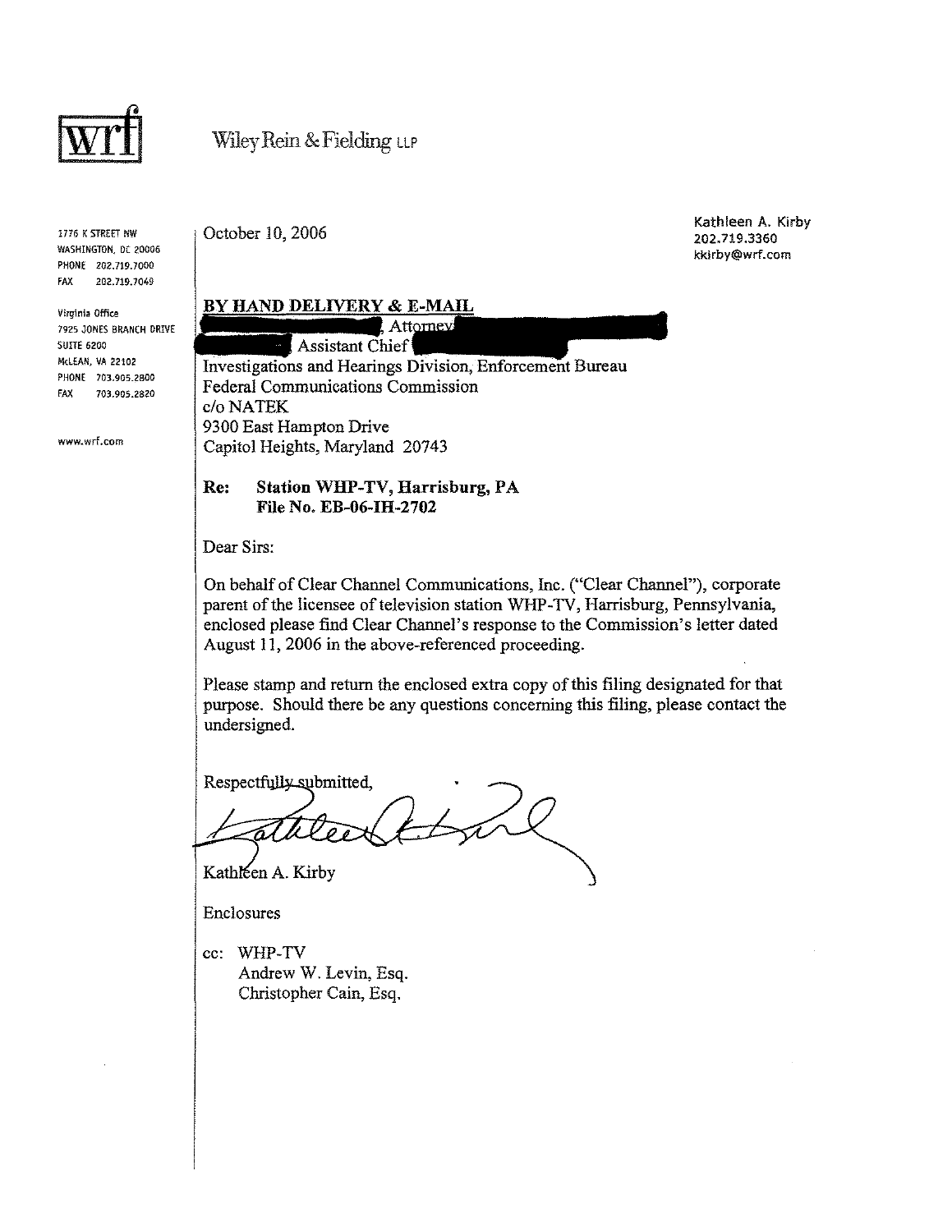

1776 K STREET NW WASHINGTON, DC 20006 PHONE 202.719.7000 FAX 202.719.7049

Virginia Office 7925 JONES BRANCH DRIVE SUITE 6200 McLEAN, VA 22102 PHONE 703.905.2800 FAX 703.905.2820

www.wrf.com

October 10, 2006

Kathleen A. Kirby 202.719.3360 kkirby@wrf.com

#### BY HAND DELIVERY & E-MAIL

. Attorney Assistant Chief Investigations and Hearings Division, Enforcement Bureau Federal Communications Commission c/oNATEK 9300 East Hampton Drive Capitol Heights, Maryland 20743

#### Re: Station WSYR-TV, Syracuse, NY File No. EB-06-IH-2702

Dear Sirs:

On behalf of Clear Channel Communications, Inc. ("Clear Channel"), corporate parent of the licensee of television station WSYR-TV, Syracuse, New York, enclosed please fmd Clear Channel's response to the Commission's letter dated August 11, 2006 in the above-referenced proceeding.

Please stamp and return the enclosed extra copy of this filing designated for that purpose. Should there be any questions concerning this filing, please contact the undersigned.

Respectfully submitted,

Kathleen A. Kirby

Enclosures

cc: WSYR-TV Andrew W. Levin, Esq. Christopher Cain, Esq.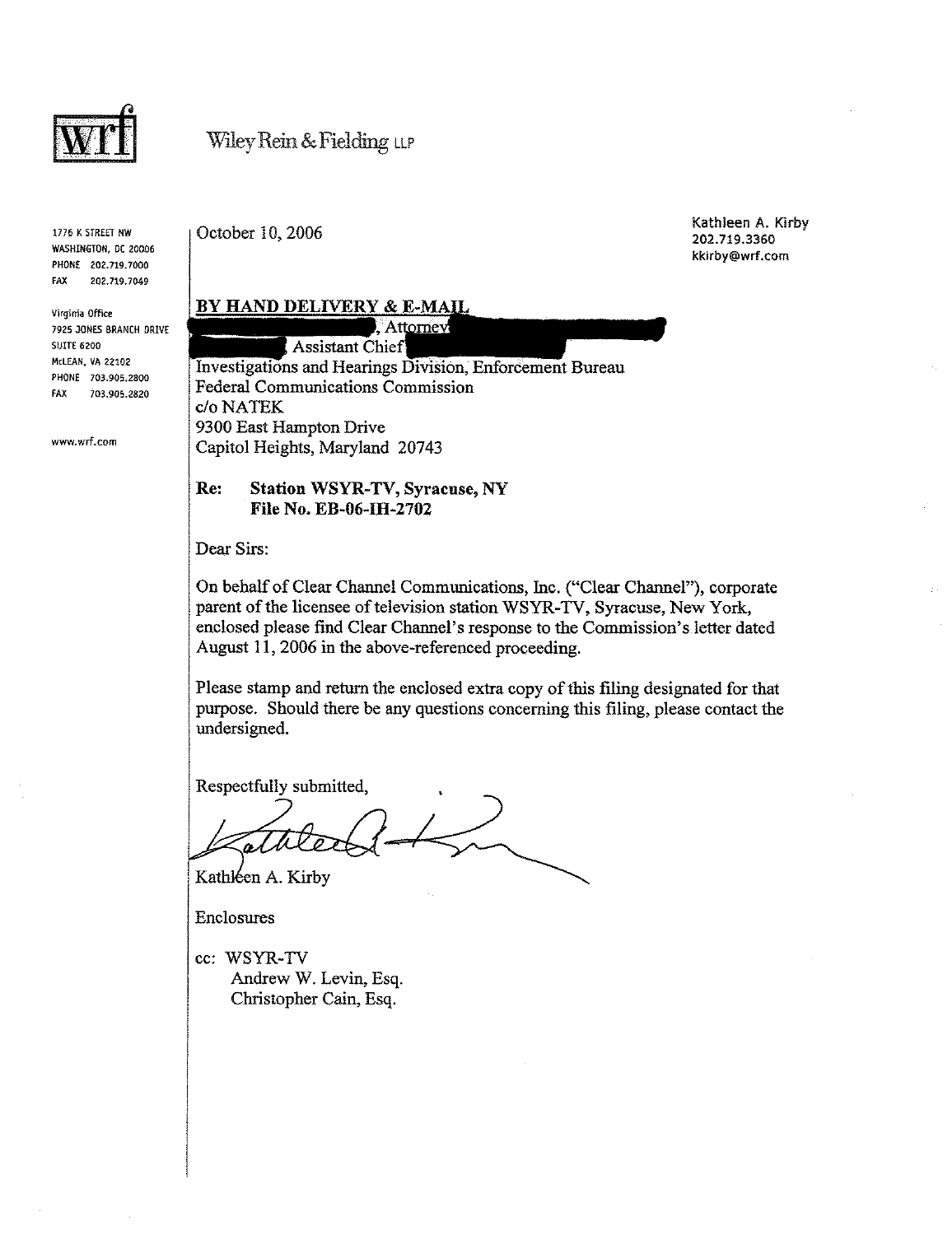

1776 K STREET NW WASHINGTON, DC 20006 PHONE 202.719.7000 fAX 202.719.7049

Virginia Office 7925 JONES BRANCH DRIVE SUITE 6200 McLEAN, VA 22102 PHONE 703.905.2800 FAX 703.905.2820

www.wrf.com

October 10, 2006

I

Kathleen A. Kirby 202.719.3360 kkirby@wrf.com

#### BY HAND DELIVERY & E-MAIL Attorney ssistant Chief

**Investigations and Hearings Division, Enforcement Bureau** Federal Communications Commission c/o NATEK 9300 East Hampton Drive Capitol Heights, Maryland 20743

#### Re: Station WFAA-TV, Dallas/Fort Worth, TX File No. EB-06-IH-2707

Dear Sirs:

On behalf of Belo Corp. ("Belo"), corporate parent of the licensee of television station WFAA-TV, Dallas/Fort Worth, Texas, enclosed please find a response to the Commission's letter dated August 11,2006 in the above-referenced proceeding.

Please stamp and return the enclosed extra copy of this filing designated for that purpose. Should there be any questions concerning this filing, please contact the undersigned.

Respectfully submitted,

 $21$ 

Kathloen A. Kirby

Enclosures

cc: WFAA-TV Russell Coleman, Esq.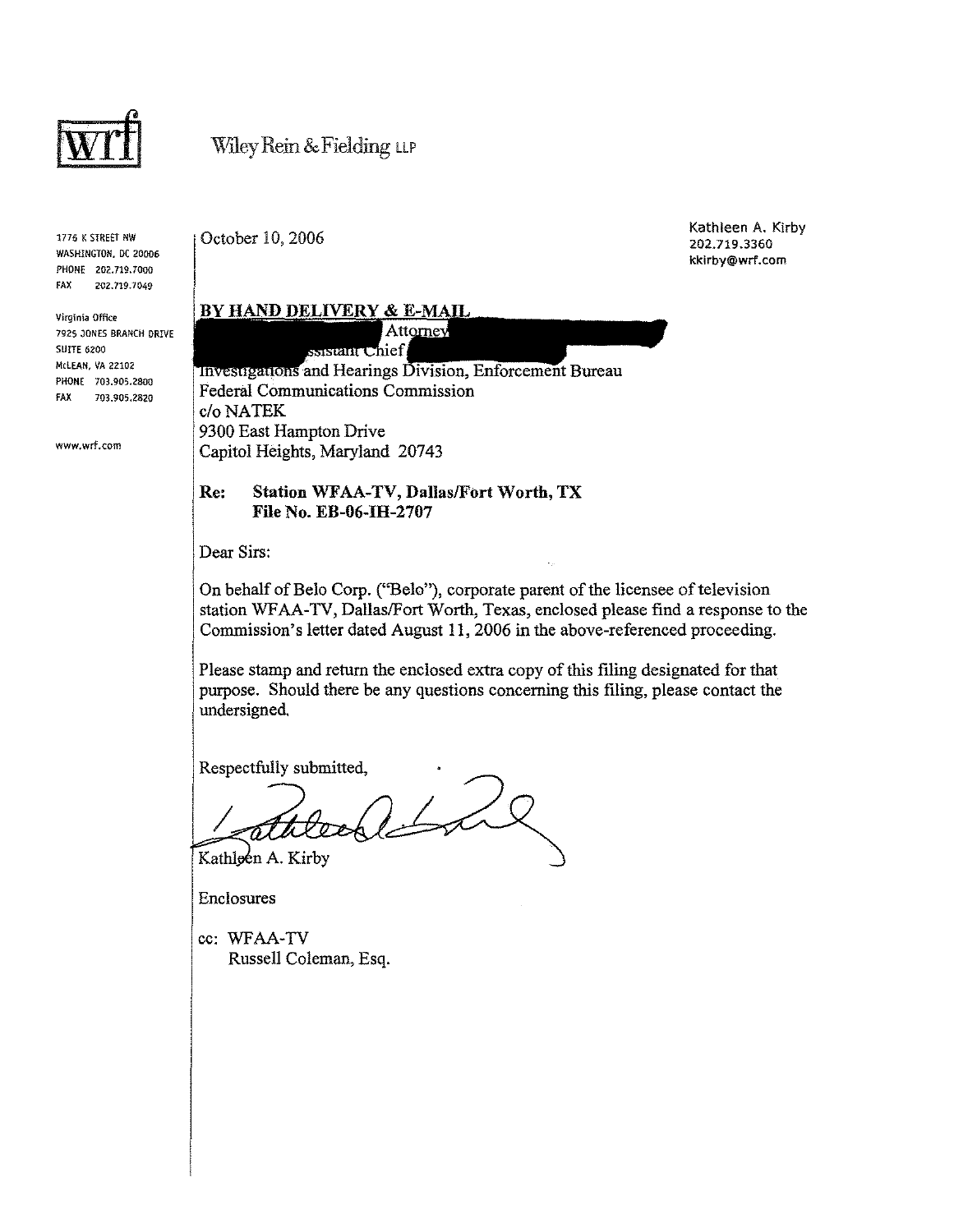

Hogan & Hartson ill Columbia Square 555 Thirteenth Street NW Washington. DC 20004 +1.202.637.5600 Tel + 1.202.637.5910 Fax

c"lww.hhlaw.cvm

**Mace J. Rosenstein Partner**  + 1.202.6375877 **MJRoscnstein@hhlaw,com** 

## **RECEiVED**

OCT 1 0 2006

FROERAL COMMUNICATIONS COMMISSION OFFICE OF THE SECRETARY

October 10, 2006

*BY HAND DELIVERY* 

Ms. Marlene H. Dortch, Secretary Federal Communications Commission 445 12<sup>th</sup> Street, SW Washington, DC 20554

| Attn: | Attorney, Room        |
|-------|-----------------------|
|       | Assistant Chief, Room |

Re: Station KGUN(TV), Tucson, Arizona (Facility **ID** 36918) Station KTNV(TV), Las Vegas, Nevada (Facility ID 74100) **File** No. EB-06-IH-2706

Dear Ms. Dortch:

On behalf of Journal Broadcast Corporation, licensee of Station KGUN(TV), Tucson, Arizona, and Station K1NV(TV), Las Vegas, Nevada, we submit the attached Response to the letter to Journal Communications, Inc. dated August II, 2006, from the Chief, Investigations and Hearings Division, Enforcement Bureau, regarding the inquiry captioned above.

Kindly date-stamp a copy of this letter and of the first page in the Response that follows, and return the date-stamped pages to us via messenger. If there are any questions concerning this notice, please communicate with the undersigned.

Respectfully submitted,

HOGAN & HARTSON L.L.P.

 $2\sqrt{7}$ By:

Mace J. Rosenstein Matthew F. Wood

Attorneys for Journal Broadcast Corporation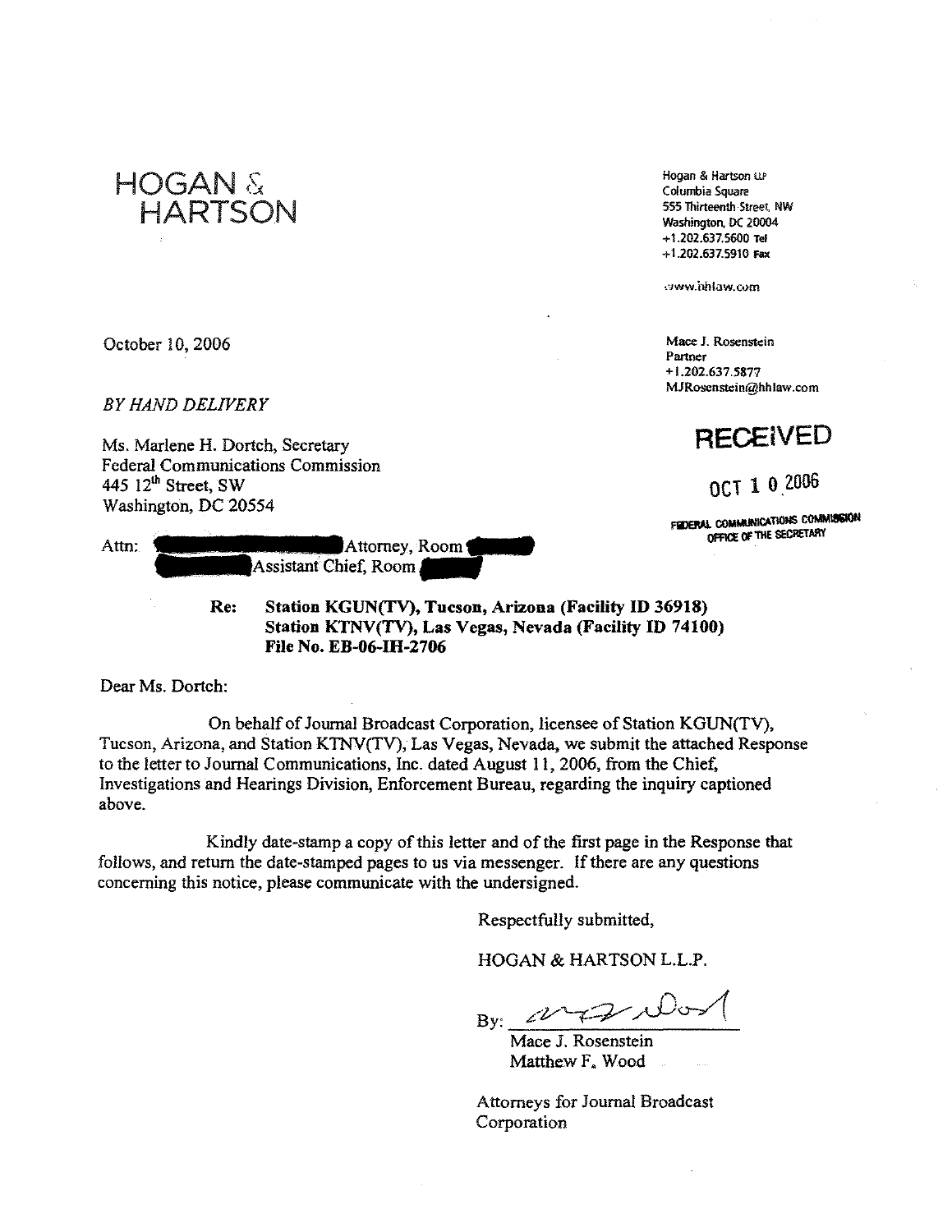

1776 K STREET NW WASHINGTON, DC 20006 PHONE 202.719.7000 fAX 202.719.7049

Virginia Office 7925 JONES BRANCH DRIVE SUITE 6200 McLEAN, VA 22102 PHONE 703.905.2800 fAX 703.905.2820

www.wrf.com

October 10, 2006

Kathleen A. Kirby 202.719.3360 kkirby@wrf.com

Ofcc.gov)

## BY HAND DELIVERY & E-MAIL

**Assistant Chief** 

 $\eta$ fcc.gov) Investigations and Hearings Division, Enforcement Bureau Federal Communications Commission c/o NATEK 9300 East Hampton Drive Capitol Heights, Maryland 20743

#### Re: Station WHP-TV, Harrisburg, PA File No. EB-06-IH-2702

Dear Sirs:

On behalf of Clear Channel Communications, Inc. ("Clear Channel"), corporate parent of the licensee of television station WHP-1V, Harrisburg, Pennsylvania, enclosed please find Clear Channel's response to the Commission's letter dated August 11, 2006 in the above-referenced proceeding.

Please stamp and return the enclosed extra copy of this filing designated for that purpose. Should there be any questions concerning this filing, please contact the undersigned.

Respectfully\_submitted,

Kathleen A. Kirby

Enclosures

cc: WHP-1V Andrew W. Levin, Esq. Christopher Cain, Esq.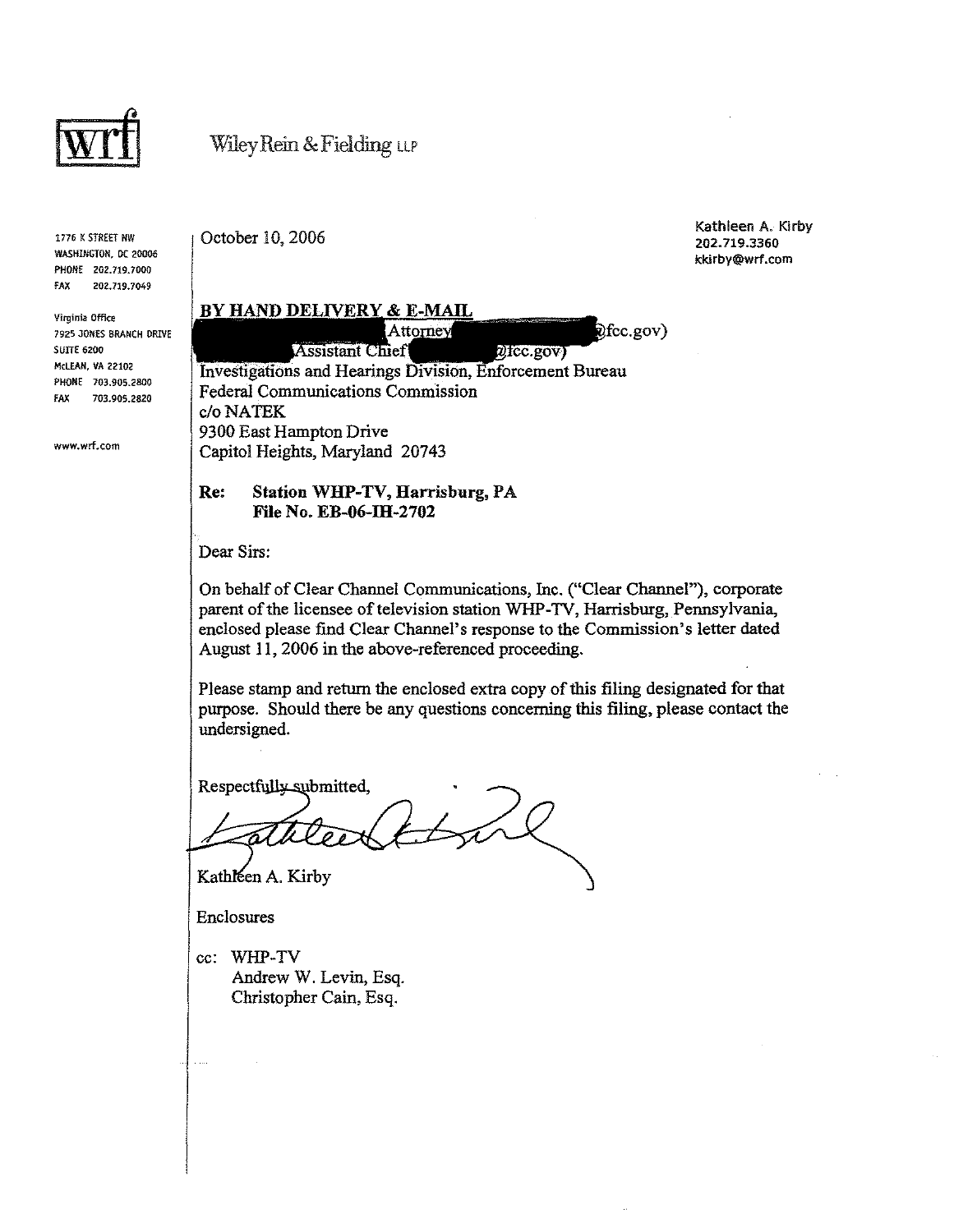#### BROOKS, PIERCE, MCLENDON, HUMPHREY & LEONARD, L.L.P.

**ATTORNEYS AT LAW** 

#### RALEIGH. NORTH CAROLINA

**MAILING ADDRESS** POST OFFICE BOX LBOO RALEIGH, N.C. 27602

OFFICE ADDRESS **I 600 WACHOVIA CAPITOL CENTER ISO FAYETTEVILLE STREET** PALEIGH, N.C. 27601

TELEPHONE (919) 839-0300 FACSIMILE (919) 839-0304

**WWW.BROOKSPIERCE.COM** 

October 10, 2006

HENRY E. FRYE OF COUNSEL

**JIFFILOYD** SPECIAL COUNSEL

FOUNDED 1897

AUBREY L. BROOKS (1872-1958) WIRKET LEROURS (1872-1956)<br>W.H. HOLDERNESS (1904-1965)<br>L.P. McLENDON (1890-1968) KENNETH M. BRIM (1898-1974) ENNED M. BROUGH (1898-1974)<br>C.T. LEONARD, JR. (1929-1983)<br>CLAUDE C. PIERCE (1913-1988)<br>THORNTON H. BROOKS (1912-1988) G. NEIL DANIELS (1911-1997)<br>HUBERT HUMPHREY (1928-2003)

> GREENSBORO OFFICE **2000 RENAISSANCE PLAZA 230 NORTH ELM STREET** GREENSBORO, N.C. 27401

**WASHINGTON OFFICE** WASHINGTON OFFICE, N.W.<br>SUITE 900, SOUTH BUILDING WASHINGTON, D.C. 20004

WRITER'S DIRECT DIAL

#### <u>Via Hand-Delivery</u>



**Investigations and Hearings Division Enforcement Bureau Federal Communications Commission** c/o NATEK 9300 East Hampton Drive Capitol Heights, Maryland 20743

DAVID W. SAR<br>BRIAN J. MCMILLAN

TERESA DELOATCH BRYANT<br>COE W. RAMSEY<br>ROBERT W. SAUNDERS

**DAVID KUSHNER** DEREK J. ALLEN<br>CLINTON R. PINYAN

#### WKRN, G.P. Re: File No. EB-06-IH-2733 Response to Letter of August 11, 2006

#### Dear Gentlemen:

Please find enclosed, on behalf of WKRN, G.P., licensee of Station WKRN-TV, Nashville, Tennessee, a Response to the August 11, 2006, Letter of William H. Davenport, including two VHS recordings of the material actually broadcast by WKRN-TV. Also enclosed are two CD recordings of material that the Center for Media and Democracy represents on its website to be the complete video news release material that is apparently the subject of the instant inquiry, excerpts of which WKRN-TV's news department used as source material in its own news story. A copy of the transcript of each recording is attached to the Response; a sealed original transcript of each recording is enclosed separately.

L.P. MCLENDON, JR.<br>EDGAR B. FISHER, JR. W. ERWIN FULLER, JR.<br>JAMES T. WILLIAMS, JR.<br>WADE H. HARGROVE M. DANIEL MCGINN **M. DANIEL MCGINN<br>MICHAEL D. MEEKER<br>WILLIAM G. MCNAIRY<br>EDWARD C. WINSLOW III<br>HOWARD L. WILLIAMS<br>GEORGE W. HOUSE<br>WILLIAM P. H. CARY<br>ROBERTA SUNGLIPS<br>ROBERTA SUNGER<br>ROBERTA SUNGER NORRY A SMALL<br>JOHN H. SMALL<br>RANDALL A UNDERWOOD<br>S. LEIGH RODENBOUGH IV<br>MARK J. PRAK III R. WILSON** MARC D. BISHOP<br>JIM W. PHILLIPS, JR. **MACK SPERLING JEFFREY E. OLEYNIK<br>MARK DAVIDSON<br>JOHN W. ORMAND III<br>ROBERT J. KING III** *NURDALL TINGUEY<br>S. KYLE WOOSLEY<br>FORREST W. CAMPBELL, JR.<br>MARCUS W. TRATHEN* JEAN C. BROOKS JEAN L. BROUNS<br>JAMES C. ADAMS II<br>ALLISON M. GRIMM **ELIZABETH S. BREWINGTON H. ARTHUR BOLICK II** H. ANTHUR BOLICK II<br>J. EDWIN TURLINGTON<br>JOHN M. CROSS, JR.<br>JENNIFER K. VAN ZANT

ROBERT W. SAUNDERS<br>EIZABERT V. LAFOLLETTE<br>GINGER S. SHIELDS<br>JENNIFER T. HARROD<br>CHARLES F. MARSHALL III<br>CHARLES F. MARSHALL III<br>PATRICK J. JOHNSON **JOHN M. DEANGELIS** STEPHEN G. HARTZELL<br>JESSICA M. MARLIES<br>ANDREW J. HAILE J. BENJAMIN DAVIS **CAROLINE ELIZABETH RITCHIE**<br>SARA R. VIZITHUM C. SCOTT MEYERS **JOHN S. BUFORD<br>NICOLE A. CRAWFORD** ALFXANDER ELKAN ALEXANDER ELKAN<br>C. ROBIN BRITT, JR.<br>KATHERINE J. CLAYTON<br>KATHLEEN A. GLEASON KATHLEEN A GLEAD<br>JANICE L. KOPEC<br>SUSAN M. YOUNG<br>DARRELL A. FRUTH **IAIN MAL-SWEEN<br>BENJAMIN R. NORMAN<br>ELIZABETH E. SPAINHOUR** ELIZA C. KENDRICK<br>JENNIFER C. NOBLE<br>DAVID L. NEAL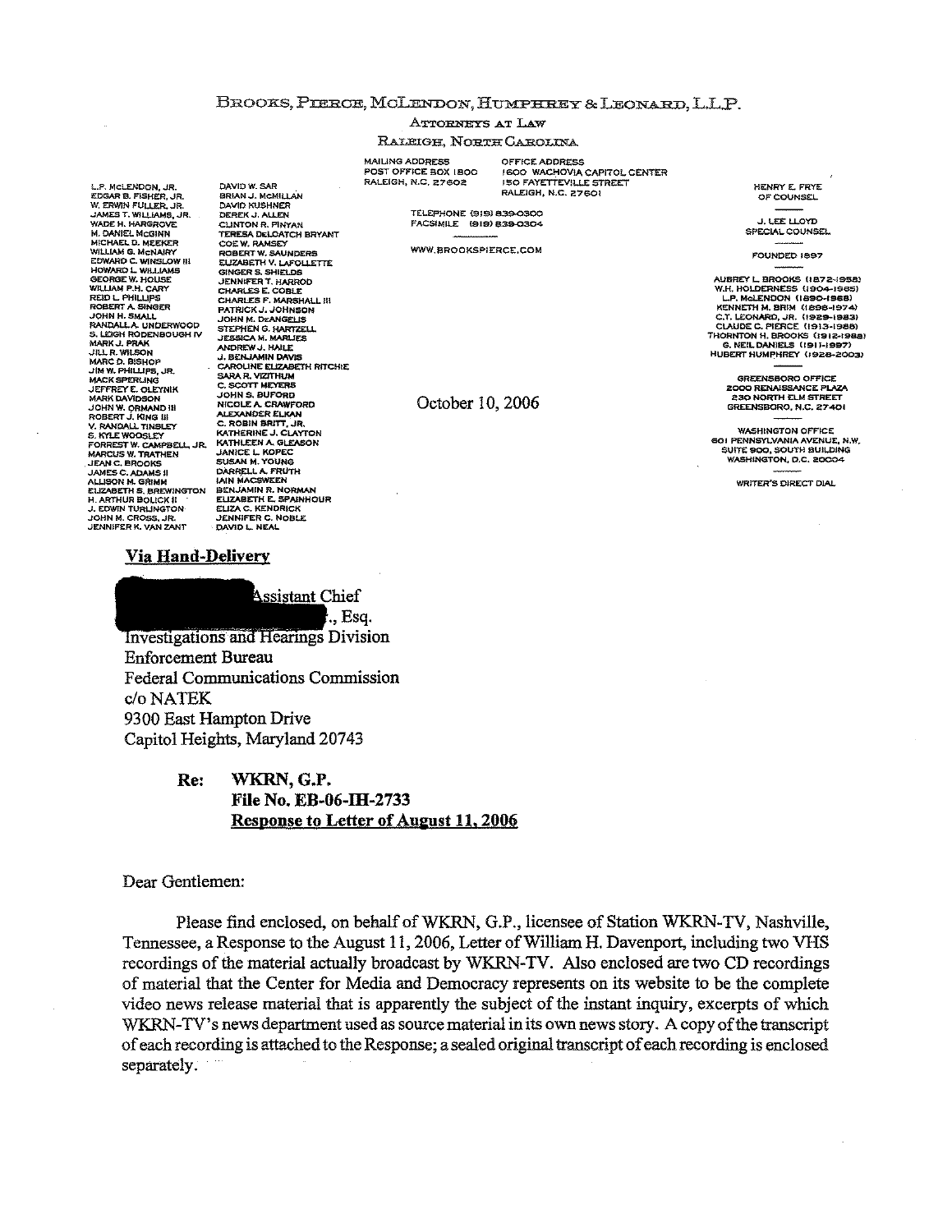October 10, 2006 Page 2

If any questions should arise during the course of your consideration of this matter, please communicate with this office.

Sincerely, Stephen Hartzell Counsel to WKRN, G.P.

#### Enclosures

cc: FCC (via email) FCC (via email)